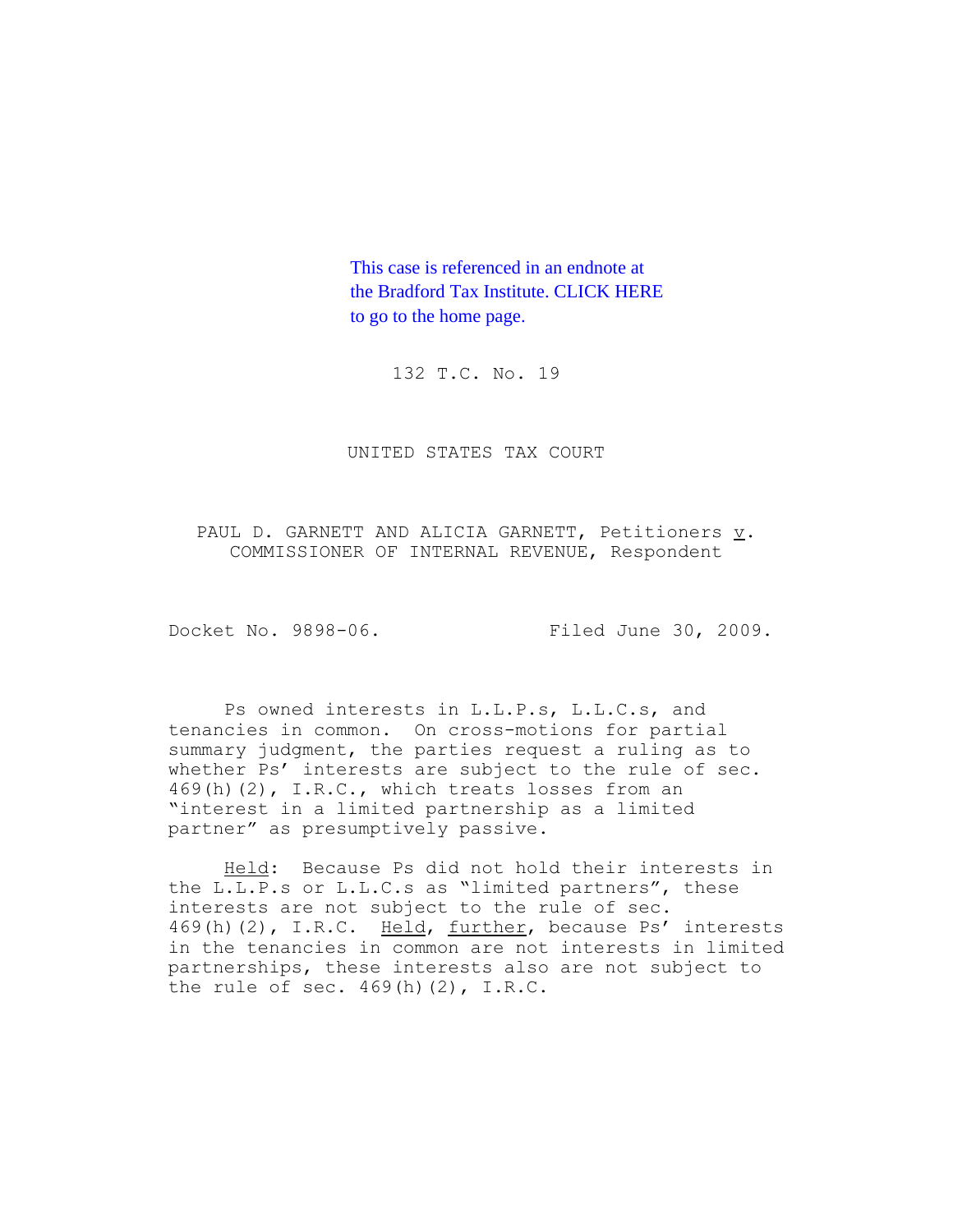Jeffrey D. Toberer and Donald P. Dworak, for petitioners.<sup>\*</sup> J. Anthony Hoefer, for respondent.

#### OPINION

THORNTON, Judge: This case is before us on the parties' cross-motions for partial summary judgment. Respondent determined the following deficiencies in and penalties on petitioners' Federal income taxes:

| Year         | Deficiency           | Penalty<br>Sec. $6662(a)$ |
|--------------|----------------------|---------------------------|
| 2000<br>2001 | \$170,268<br>110,300 | \$34,054<br>22,060        |
| 2002         | 80,900               | 16,180                    |

Unless otherwise indicated, section references are to the Internal Revenue Code in effect for the years at issue, and Rule references are to the Tax Court Rules of Practice and Procedure.

The deficiencies arise largely from respondent's disallowance of losses claimed by petitioners and attributable to their ownership interests in various limited liability partnerships, limited liability companies, and other business ventures. Respondent disallowed the losses under section 469(a) as passive activity losses on the ground that petitioners did not materially participate in the activities of the business entities. The parties seek summary judgment as to whether

<sup>\*</sup>Brief amicus curiae was filed by Frederick N. Widen of Ulmer & Berne LLP, Cleveland, Ohio.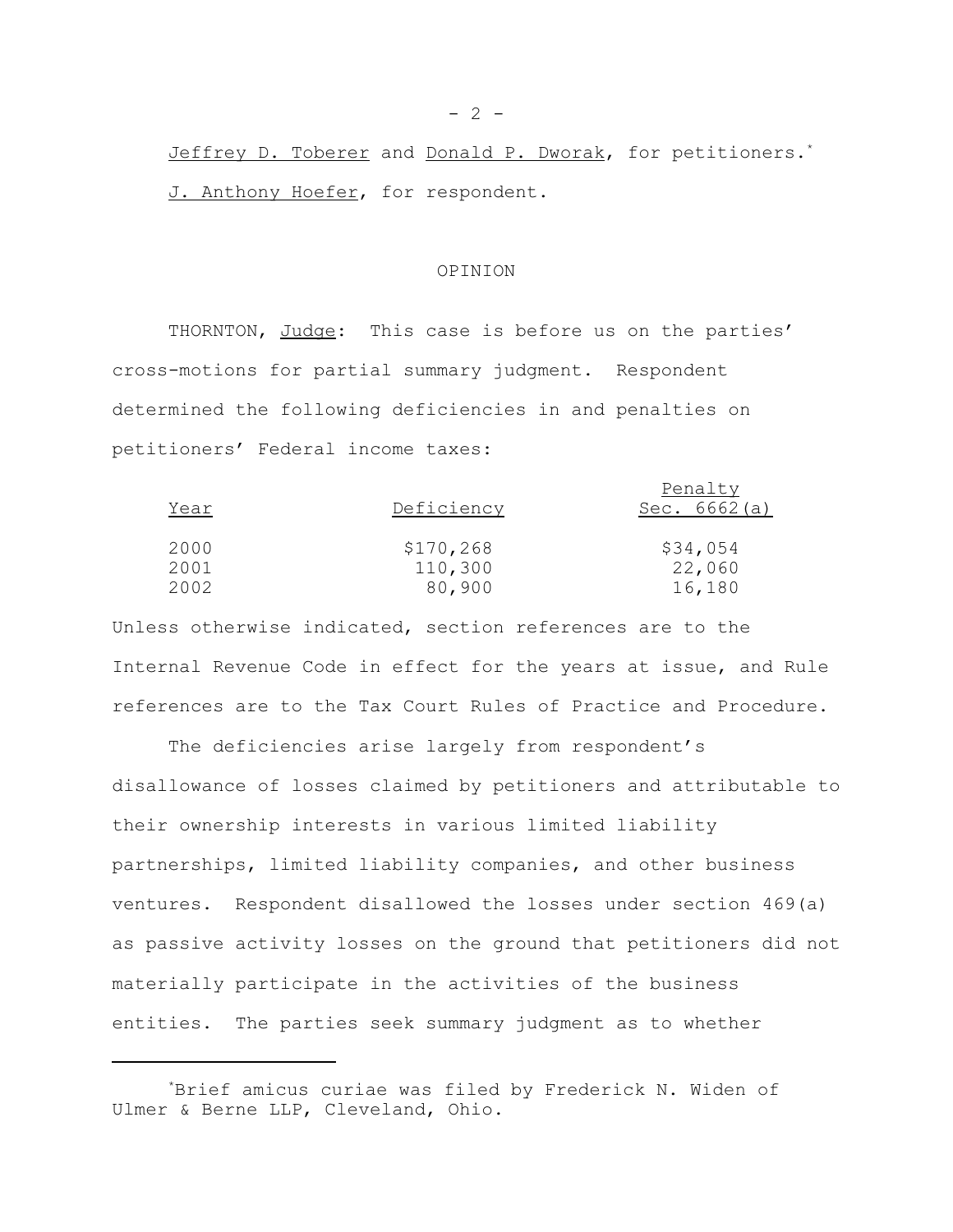petitioners' ownership interests in the business entities are subject to the rule of section  $469(h)(2)$ , which places special restrictions on losses from an "interest in a limited partnership as a limited partner".

Summary judgment is appropriate as to this issue because there is no genuine issue of fact and a decision can be made as a matter of law. Rule 121(b); Sundstrand Corp. v. Commissioner, 98 T.C. 518, 520 (1992), affd. 17 F.3d 965 (7th Cir. 1994). For purposes of this disposition, we set forth the following background drawn from the pleadings and affidavits produced by the parties with accompanying documents, none of which are in dispute.

### Background

Petitioners resided in Nebraska when they filed their petition.

During the years at issue petitioners owned interests in seven limited liability partnerships (L.L.P.s) and two limited liability companies (L.L.C.s) that were engaged in agribusiness operations, primarily the production of poultry, eggs, and hogs.<sup>1</sup> Petitioners also owned interests in two other business ventures

 $- 3 -$ 

<sup>&</sup>lt;sup>1</sup>Although it appears from the record that the ownership interests were held primarily if not entirely by petitioner husband, in their cross-motions for partial summary judgment and supporting legal memoranda, the parties generally refer to the various ownership interests without distinction as belonging to both petitioners. For clarity and convenience, we do the same in this Opinion.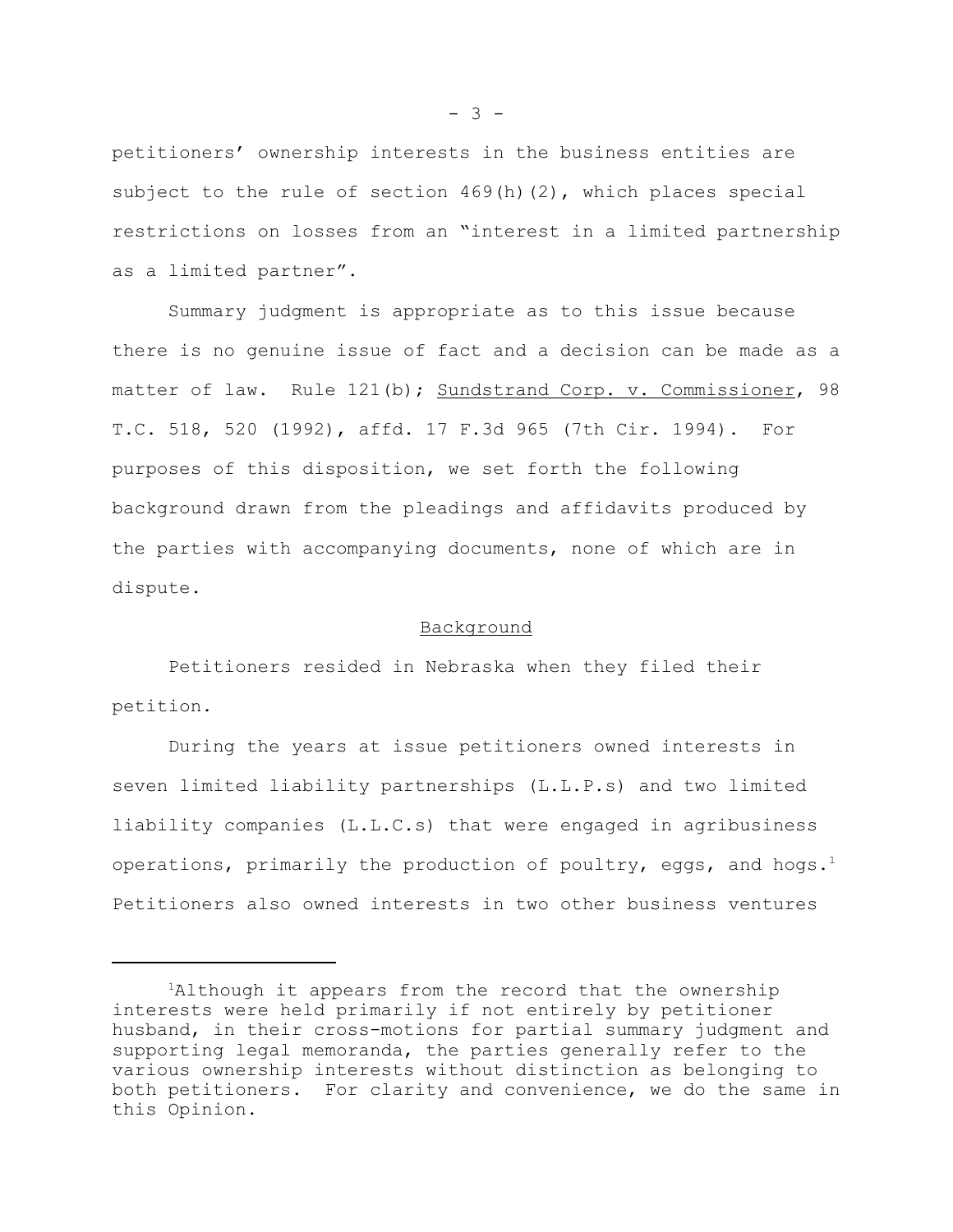which they characterize as tenancies in common. As explained in greater detail below, petitioners owned most of these interests indirectly through one or another of five separate limited liability companies (the holding L.L.C.s).<sup>2</sup>

## A. The L.L.P.s

Petitioners held an interest in one  $L.L.P.$  directly.<sup>3</sup> They held interests in six other L.L.P.s indirectly through one or another of the holding  $L.L.C.s.^4$  The  $L.L.P.s$  were all registered with the State of Iowa. They reported income and expenses on Forms 1065, U.S. Return of Partnership Income. On Schedule K-1, Partner's Share of Income, Credits, Deductions, etc., each L.L.P. identified the relevant holding L.L.C. or petitioner husband (Mr. Garnett) as a "limited partner".

3Petitioners owned directly an 11.11-percent interest in Quality Poultry & Eggs, L.L.P. (QPE).

<sup>&</sup>lt;sup>2</sup>The holding L.L.C.s were Garnett Family Farms L.C. (GFF); Garnett Family Farms I, L.C. (GFF I); Garnett Family Farms II, L.L.C. (GFF II); Garnett Family Farms III, L.L.C. (GFF III); and Garnett Family Farms IV, L.L.C. (GFF IV). (Under Iowa law, a limited liability company may be denoted by either L.C. or L.L.C. at the end of its name. See Iowa Code Ann. sec. 490A.401(1) (West 1999).)

<sup>4</sup>Petitioners owned interests in L.L.P.s indirectly through their ownership interests in the holding L.L.C.s as follows: GFF owned an 11.11-percent interest in Elite Pork Partnership, L.L.P.; GFF I owned a 12.5-percent interest in Center Fresh Egg Farm, L.L.P.; GFF II owned a 10-percent interest in Cedar Valley Egg Farm, L.L.P.; GFF III owned 7.5-percent interests in both Fremont Farms of Iowa, L.L.P., and Poweshiek County Pullets, L.L.P.; and GFF IV owned a 10-percent interest in Iowa Quality Pullets, L.L.P.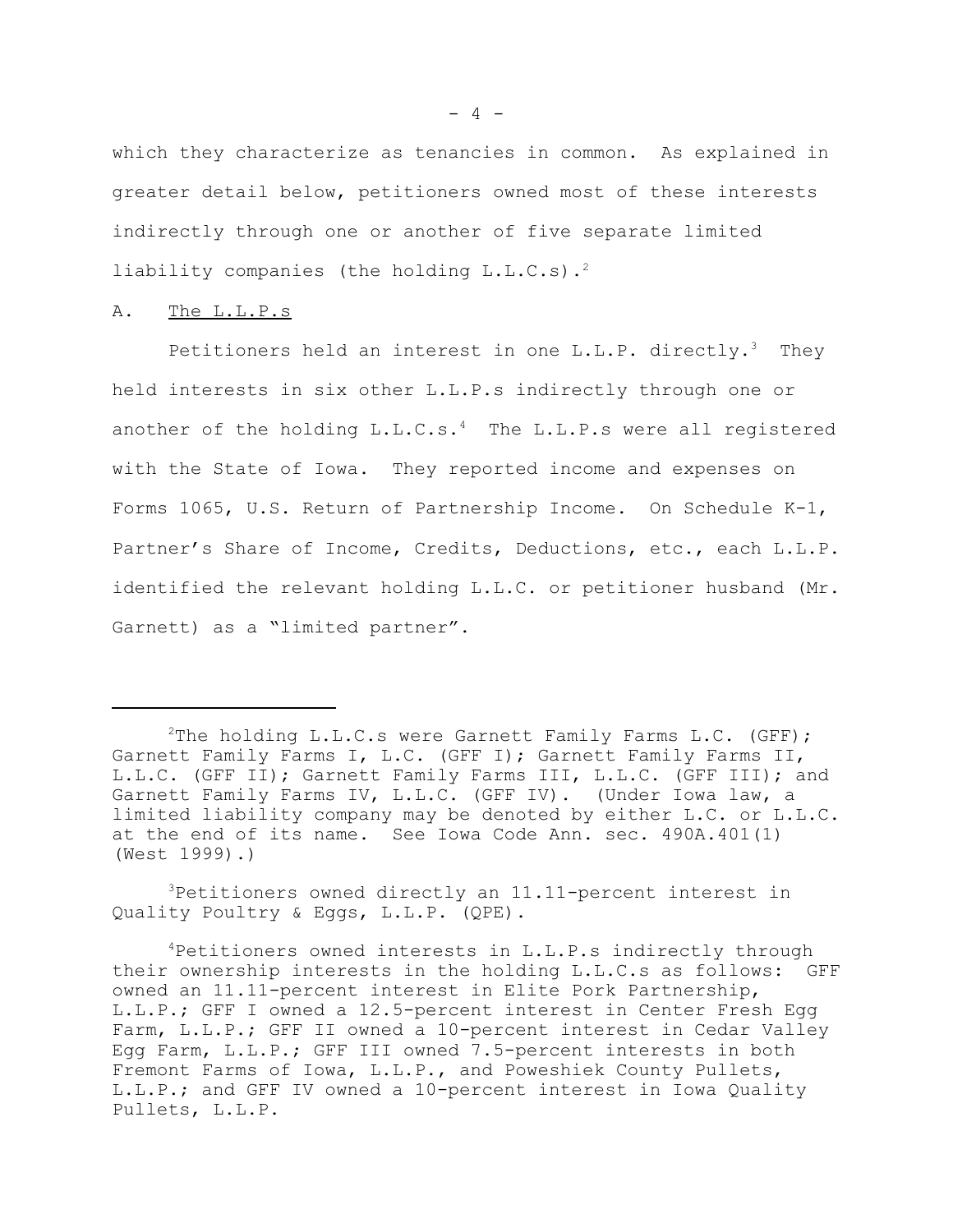The L.L.P. agreements generally provided that each partner would actively participate in the control, management, and direction of the partnership's business. The L.L.P. agreements also generally provided that no partner would be liable for the partnership's debts or obligations unless otherwise required by Iowa law.

#### B. The L.L.C.s

Petitioners held, in addition to their interests in the holding L.L.C.s, a 16.66-percent interest in one L.L.C. directly and a 10.12-percent interest in another L.L.C. through one of the holding  $L.L.C.s.5$  These two  $L.L.C.s.$  like the holding  $L.L.C.s.$ were organized and operated under Iowa law. They reported income and expenses on Forms 1065.<sup>6</sup> On Schedule K-1, each L.L.C. identified the relevant holding L.L.C. or Mr. Garnett as a "limited liability company member".

The L.L.C. operating agreements generally provided that business was to be conducted by a manager with exclusive authority to act for the company. The manager was to be selected by majority vote of the L.L.C.'s members and had the responsibility, among others, to "effectuate \* \* \* the regulations and decision of the Members". Petitioners were not

 $- 5 -$ 

<sup>5</sup>Petitioners owned directly an interest in Fremont Farms L.C. Petitioners owned an interest in Single Poultry Source, L.L.C., indirectly through GFF IV.

<sup>&</sup>lt;sup>6</sup>The record does not reflect the manner of the holding L.L.C.s' tax reporting.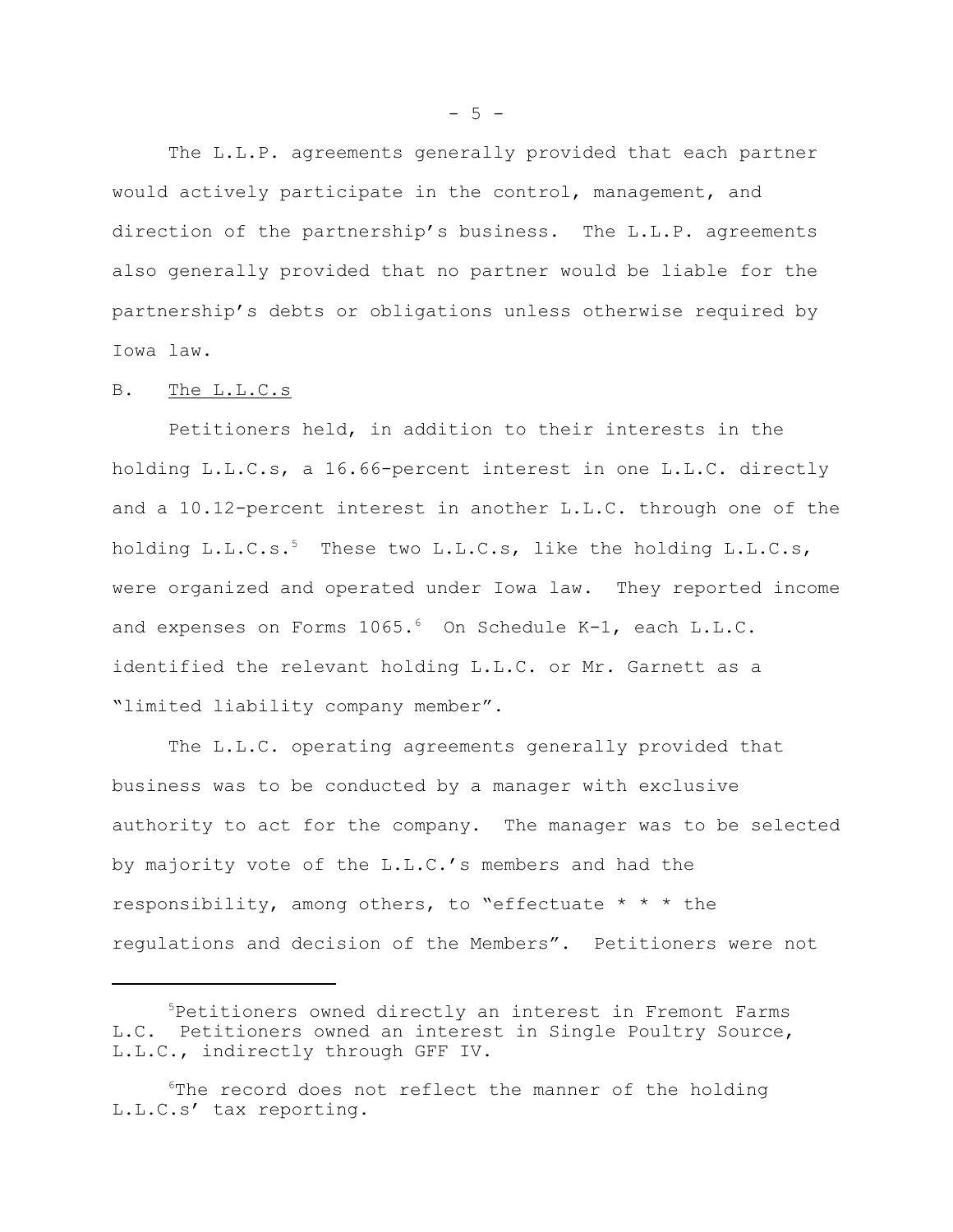managing members of the two L.L.C.s that were not holding  $L.L.C.s.7$ 

### C. Other Business Ventures

Petitioners also owned indirectly, through one of the holding L.L.C.s, interests in two other business entities, GRD I and GRD II.<sup>8</sup> Petitioners represent, and respondent has not disputed, that GRD I and GRD II were "de facto" partnerships in Iowa, "holding title as tenants-in-common among three partners" (hereinafter the tenancies in common). On their respective Forms 1065 for GRD I and GRD II, the type of entity is listed as "TENANTS IN COMMON"; the principal business activity is listed identically as "RENTAL REAL ESTATE". On Schedules K-1, GFF I is shown as holding a one-third share in both GRD I and GRD II; GFF I is identified as a "general partner" of GRD I and as a "limited partner" of GRD II.

## D. Petitioners' Tax Returns and the Notice of Deficiency

On their joint Federal income tax returns for 2000, 2001, and 2002, petitioners reported income and losses from their interests in the L.L.C.s, including the holding L.L.C.s, and the L.L.P.s. In the notice of deficiency respondent disallowed

<sup>&</sup>lt;sup>7</sup>The record indicates that petitioner husband was the manager of GFF I and GFF II but does not indicate the manager of the three other holding L.L.C.s.

<sup>8</sup>Petitioners held these interests indirectly through GFF I. Insofar as the record reveals, GRD I and GRD II are the actual names rather than mere acronyms.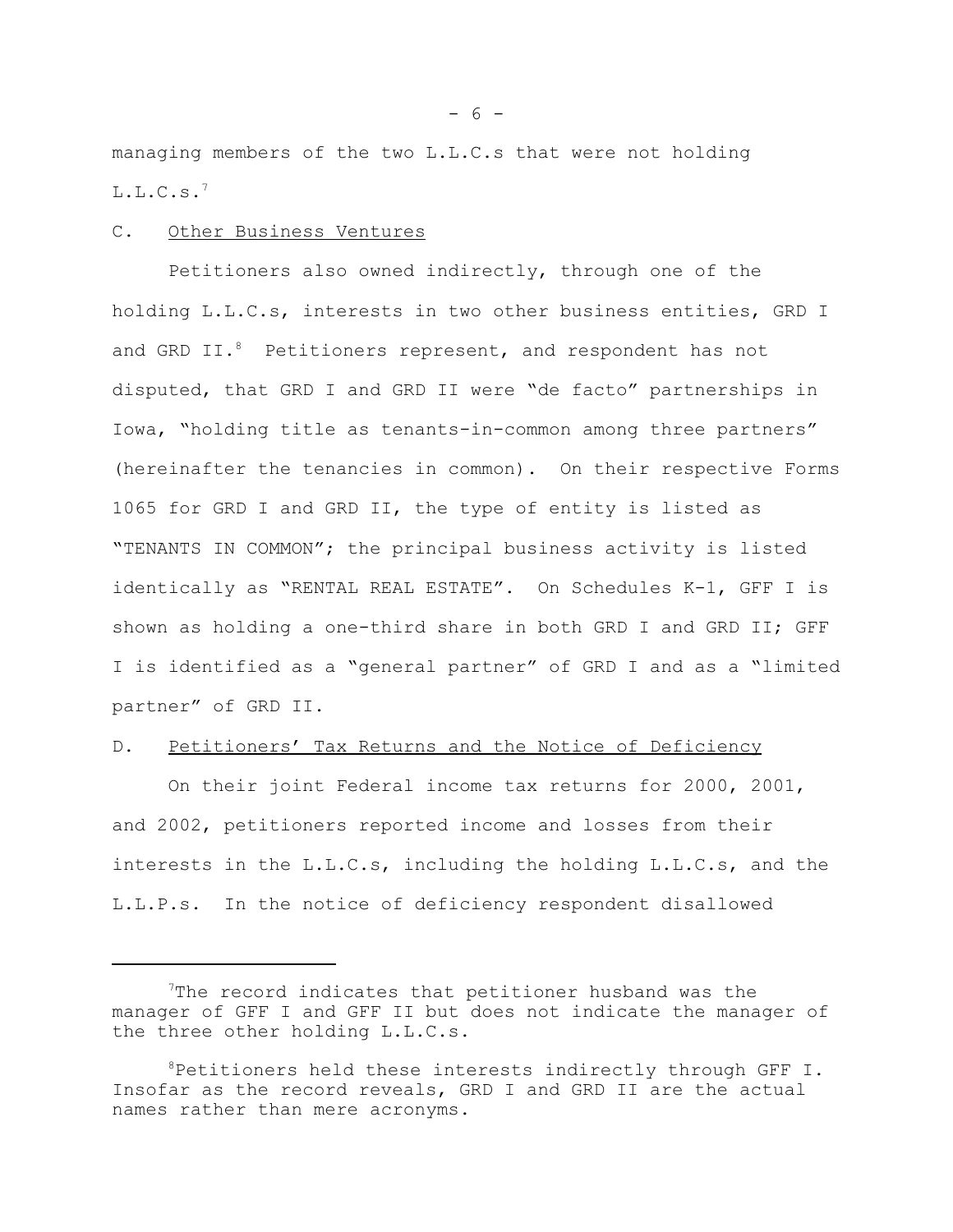certain of these claimed losses on the ground that petitioners had failed to meet the material participation requirements of section 469.<sup>9</sup>

### Discussion

### A. Passive Activity Losses

### 1. In General

Section 469(a)(1) limits the deductibility of losses from certain passive activities of individual taxpayers. Passive losses disallowed in one year generally may be carried over to the next year. Sec. 469(b). Generally, a passive activity is a trade or business in which the taxpayer does not materially participate. Sec. 469(c)(1). Material participation is defined generally as regular, continuous, and substantial involvement in the business operations. Sec. 469(h)(1). The regulations provide seven exclusive tests for material participation in an

<sup>9</sup>Respondent also disallowed some claimed losses on the additional ground that they were from rental activities determined to be per se passive activities under sec. 469(c)(2).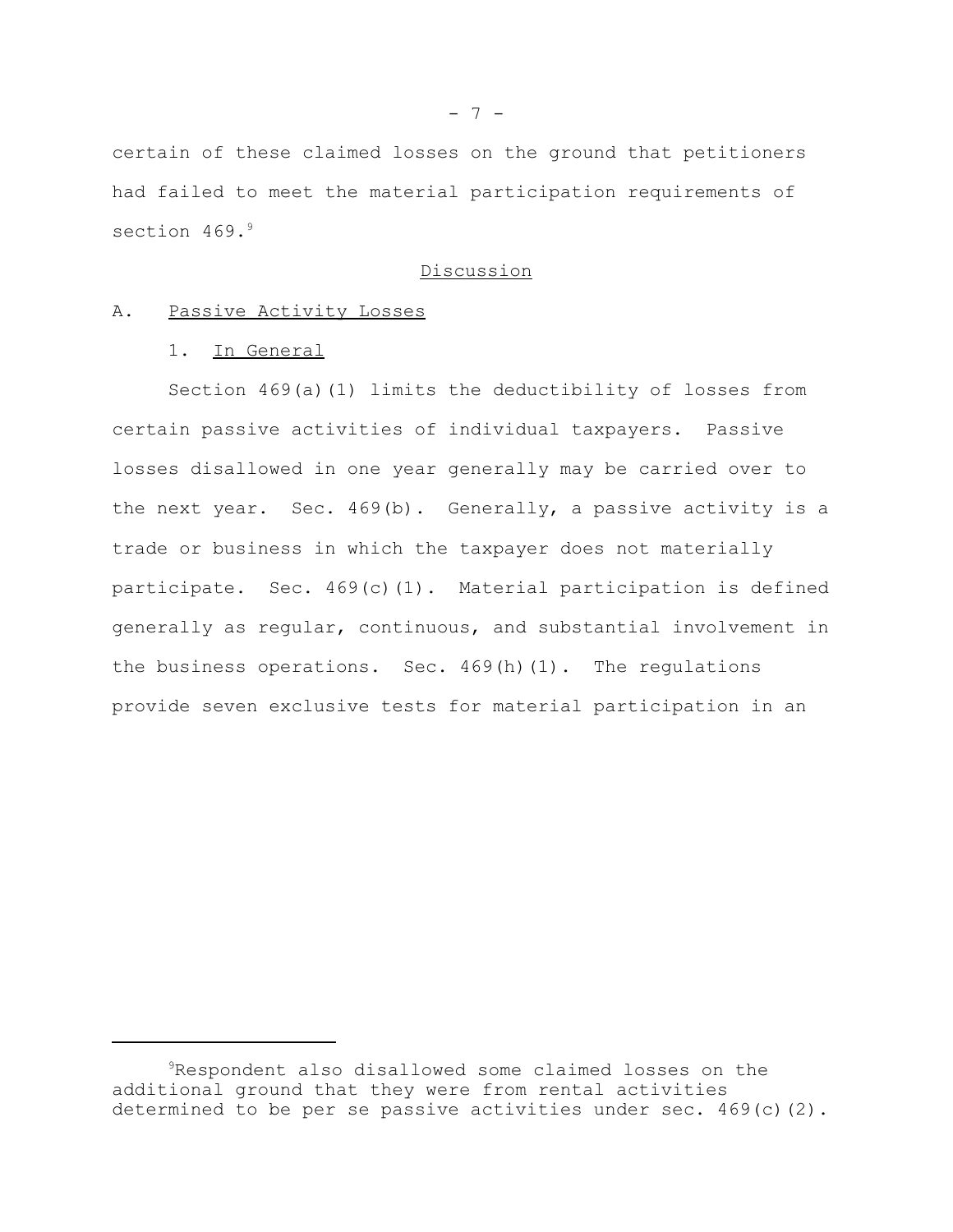activity.<sup>10</sup> Sec. 1.469-5T(a), Temporary Income Tax Regs., 53

 $10$ The regulations provide that an individual generally will be treated as materially participating in an activity during a year if and only if:

(1) The individual participates in the activity for more than 500 hours during such year;

(2) The individual's participation in the activity for the taxable year constitutes substantially all of the participation in such activity of all individuals (including individuals who are not owners of interests in the activity) for such year;

(3) The individual participates in the activity for more than 100 hours during the taxable year, and such individual's participation in the activity for the taxable year is not less than the participation in the activity of any other individual (including individuals who are not owners of interests in the activity) for such year;

(4) The activity is a significant participation activity (within the meaning of paragraph (c) of this section) for the taxable year, and the individual's aggregate participation in all significant participation activities during such year exceeds 500 hours;

(5) The individual materially participated in the activity (determined without regard to this paragraph (a)(5)) for any five taxable years (whether or not consecutive) during the ten taxable years that immediately precede the taxable year;

(6) The activity is a personal service activity (within the meaning of paragraph (d) of this section), and the individual materially participated in the activity for any three taxable years (whether or not consecutive) preceding the taxable year; or

(7) Based on all of the facts and circumstances (taking into account the rules in paragraph (b) of this section), the individual participates in the activity on a regular, continuous, and substantial basis during such year.

[Sec. 1.469-5T(a), Temporary Income Tax Regs., 53 Fed. Reg. 5725-5726 (Feb. 25, 1988).]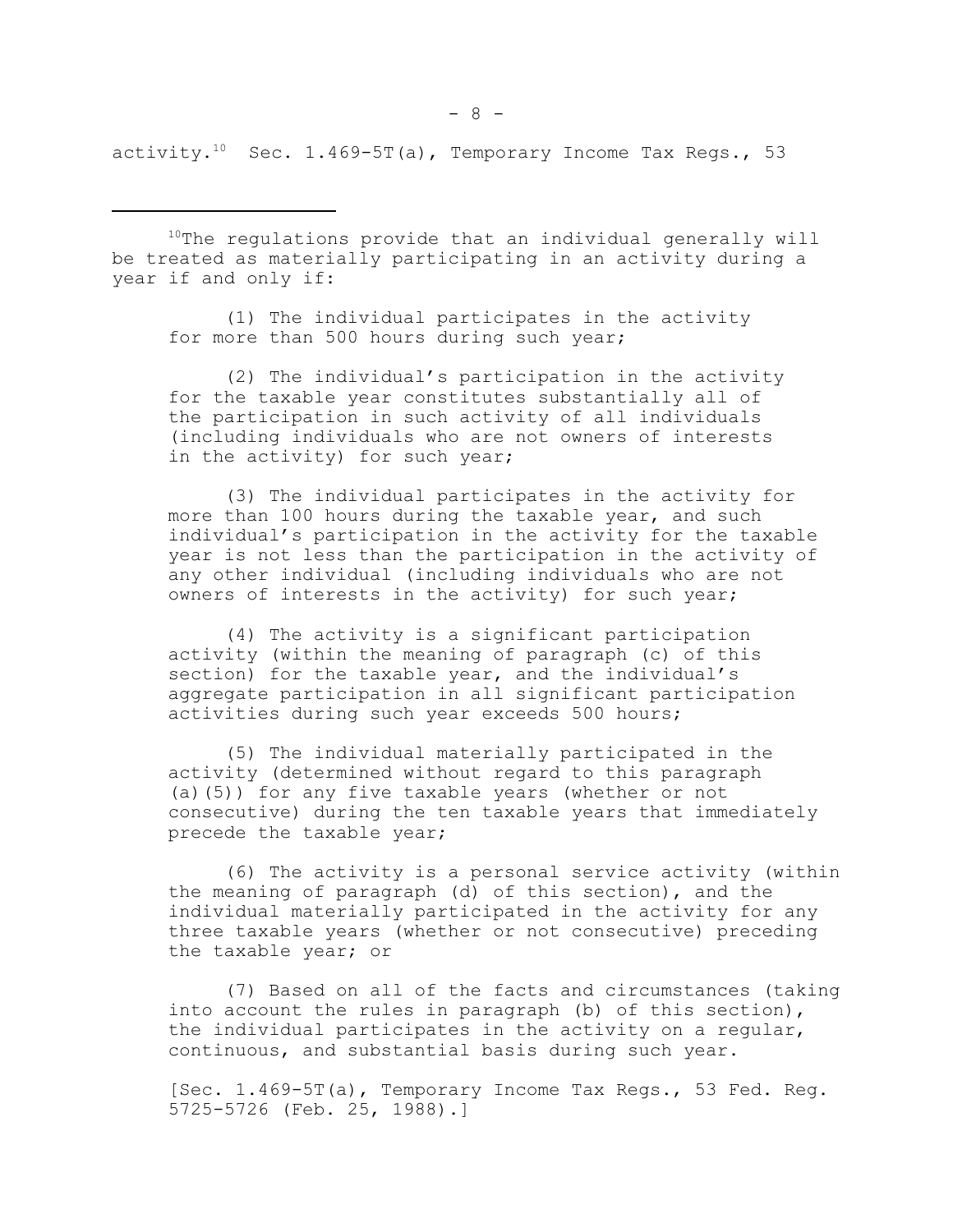Fed. Reg. 5725-5726 (Feb. 25, 1988).

## 2. Special Rule for Certain Limited Partnership Interests

The heart of the controversy before us is section  $469(h)(2)$ , which presumptively treats losses from certain limited partnership interests as passive. Section 469(h)(2) provides: "Interests in limited partnerships. Except as provided in regulations, no interest in a limited partnership as a limited partner shall be treated as an interest with respect to which a taxpayer materially participates." Temporary regulations were promulgated in 1988 but have never been made final. $11$  The temporary regulations permit a taxpayer to establish material participation in a limited partnership but constrain the taxpayer to only three of the seven regulatory tests that ordinarily are available.<sup>12</sup> Sec. 1.469-5T(e)(1) and (2), Temporary Income Tax Regs., 53 Fed. Reg. 5726 (Feb. 25, 1988). The temporary regulations provide:

 $-9 -$ 

 $11$ Sec. 7805(e)(2) provides: "Any temporary regulation shall expire within 3 years after the date of issuance of such regulation." This provision, which was enacted in 1988, applies to any temporary regulation issued after Nov. 20, 1988. Technical and Miscellaneous Revenue Act of 1988, Pub. L. 100-647, Sec. 6232(b), 102 Stat. 3735. The temporary regulations involved herein were issued Feb. 19, 1988, before the effective date of sec. 7805(e).

 $12$ For the holder of an interest in a limited partnership subject to sec. 469(h)(2), the exclusive tests for establishing material participation are the first, fifth, and sixth tests described supra note 10. See sec. 1.469-5T(e)(2), Temporary Income Tax Regs., 53 Fed. Reg. 5726 (Feb. 25, 1988).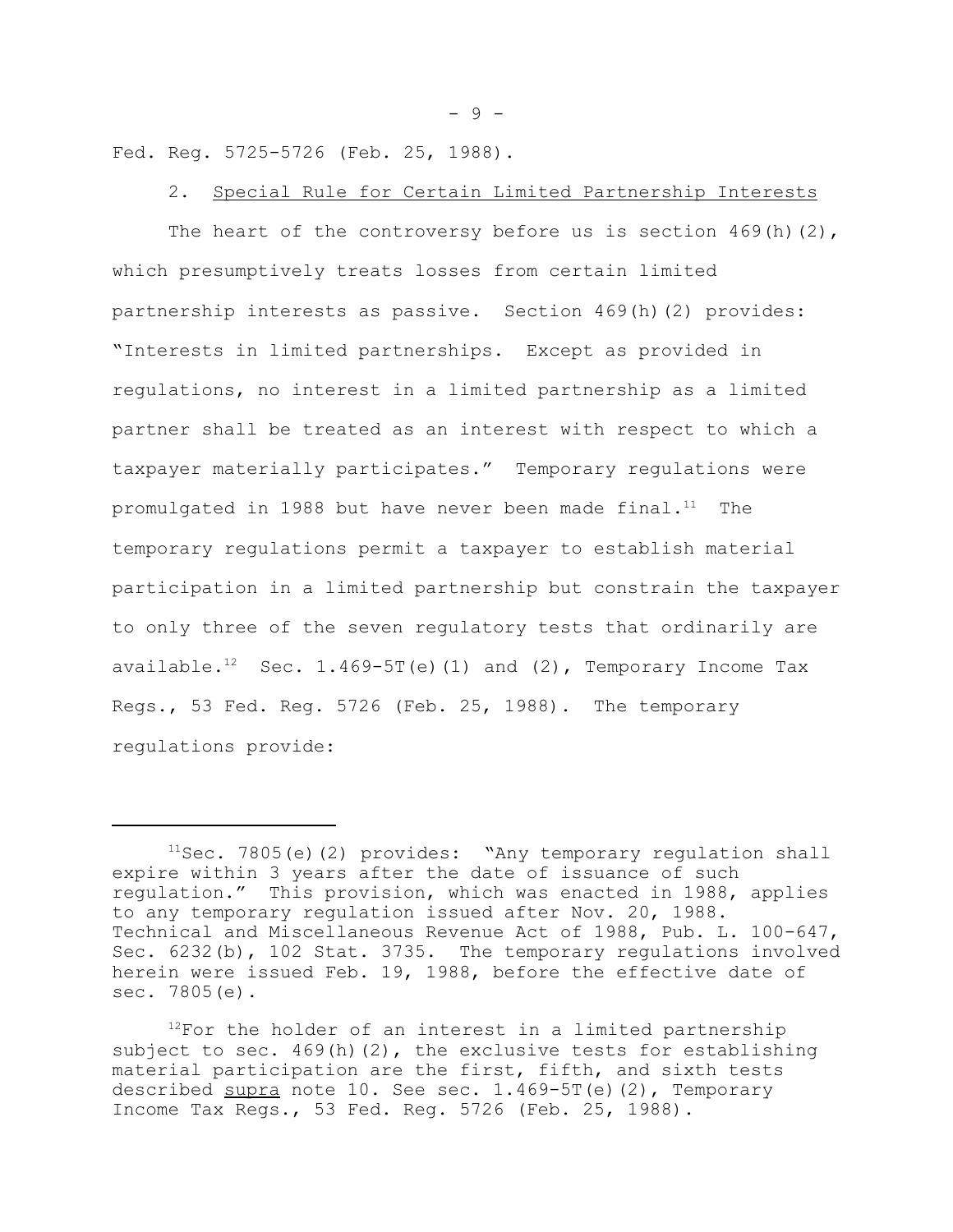(e) Treatment of limited partners--(1) General rule.-- Except as otherwise provided in this paragraph (e), an individual shall not be treated as materially participating in any activity of a limited partnership for purposes of applying section 469 and the regulations thereunder to--

(i) The individual's share of any income, gain, loss, deduction, or credit from such activity that is attributable to a limited partnership interest in the partnership; and

(ii) Any gain or loss from such activity recognized upon a sale or exchange of such an interest.

(2) Exceptions.--Paragraph (e)(1) of this section shall not apply to an individual's share of income, gain, loss deduction, and credit for a taxable year from any activity in which the individual would be treated as materially participating for the taxable year under paragraph  $(a)(1)$ , (5) or (6) of this section if the individual were not a limited partner for such taxable year.

(3) Limited partnership interest--(i) In general.-- Except as provided in paragraph (e)(3)(ii) of this section, for purposes of section  $469(h)(2)$  and this paragraph (e), a partnership interest shall be treated as a limited partnership interest if--

(A) Such interest is designated a limited partnership interest in the limited partnership agreement or the certificate of limited partnership, without regard to whether the liability of the holder of such interest for obligations of the partnership is limited under the applicable State law; or

(B) The liability of the holder of such interest for obligations of the partnership is limited, under the law of the State in which the partnership is organized, to a determinable fixed amount (for example, the sum of the holder's capital contributions to the partnership and contractual obligations to make additional capital contributions to the partnership).

(ii) Limited partner holding general partner interest.--A partnership interest of an individual shall not be treated as a limited partnership interest for the individual's taxable year if the individual is a general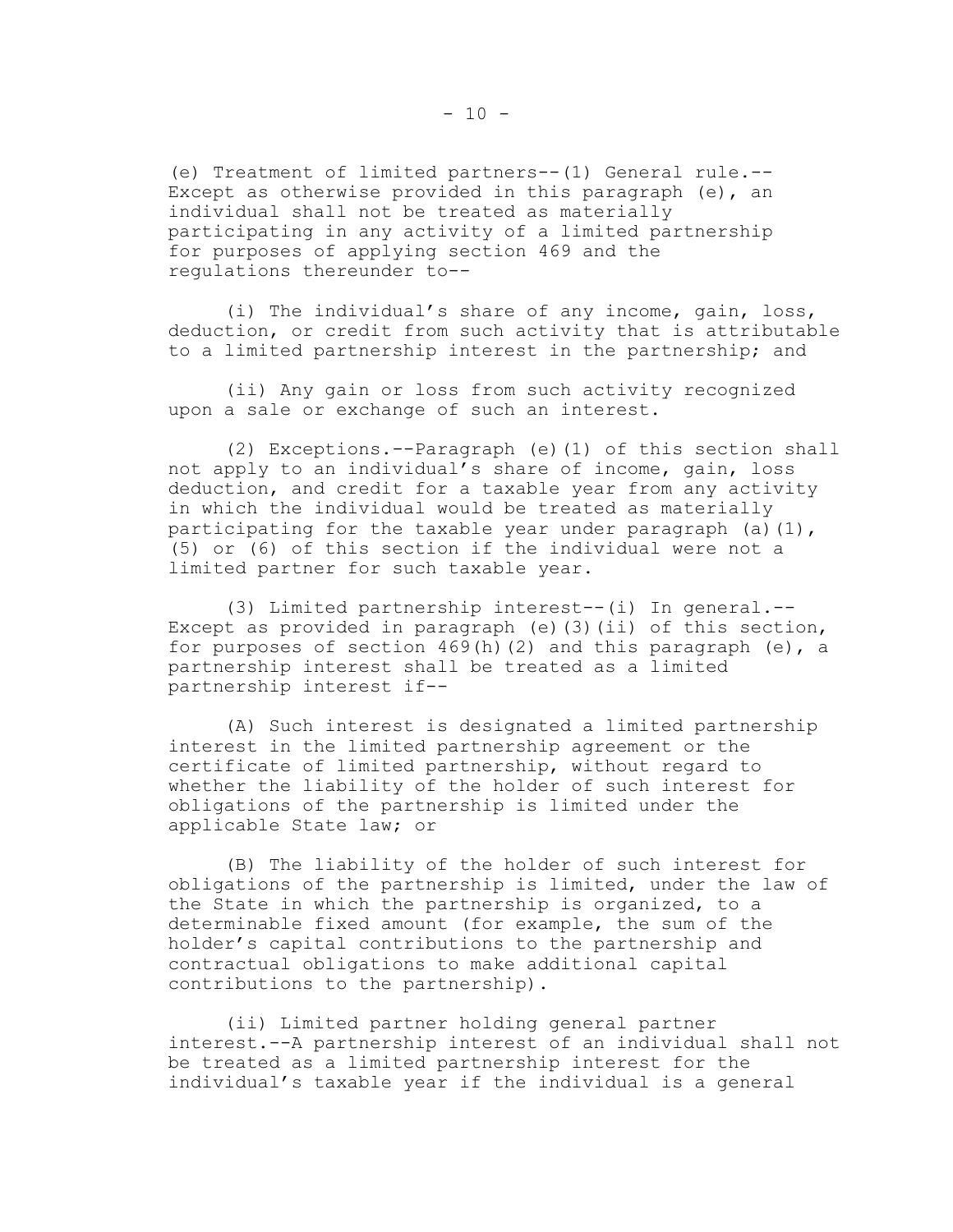partner in the partnership at all times during the partnership's taxable year ending with or within the individual's taxable year (or portion of the partnership's taxable year during which the individual (directly or indirectly) owns such limited partnership interest). [Sec. 1.469-5T(e), Temporary Income Tax Regs., 53 Fed. Reg. 5726 (Feb. 25, 1988).]

#### B. The Issue Presented

The issue presented by the cross-motions for partial summary judgment is whether petitioners' interests in the L.L.P.s, L.L.C.s (other than the holding L.L.C.s), and tenancies in common (hereinafter collectively "the companies") should be considered interests in limited partnerships "as a limited partner" so as to be treated as presumptively passive under the special rule of section  $469(h)(2)$ .<sup>13</sup>

### C. The Parties' Contentions

In their motion for partial summary judgment, petitioners contend that section 469(h)(2) is inapplicable because none of the companies was a limited partnership and because petitioners are considered to be general partners rather than limited partners in the companies. Petitioners rely upon Gregg v. United

 $13$ The parties seek a ruling only with respect to the companies other than the holding L.L.C.s. Respondent asserts, and petitioners do not dispute, that for purposes of applying sec. 469(h)(2) in this case, the intervening interests of the holding L.L.C.s are to be disregarded. Respondent states: "That petitioners mostly held their interests indirectly (through Garnett Family Farm entities) is of no consequence". In the light of the parties' seeming agreement on this point, we need not and do not consider further the extent to which the nature of an ownership interest in an intervening entity might be material in applying sec.  $469(h)(2)$ .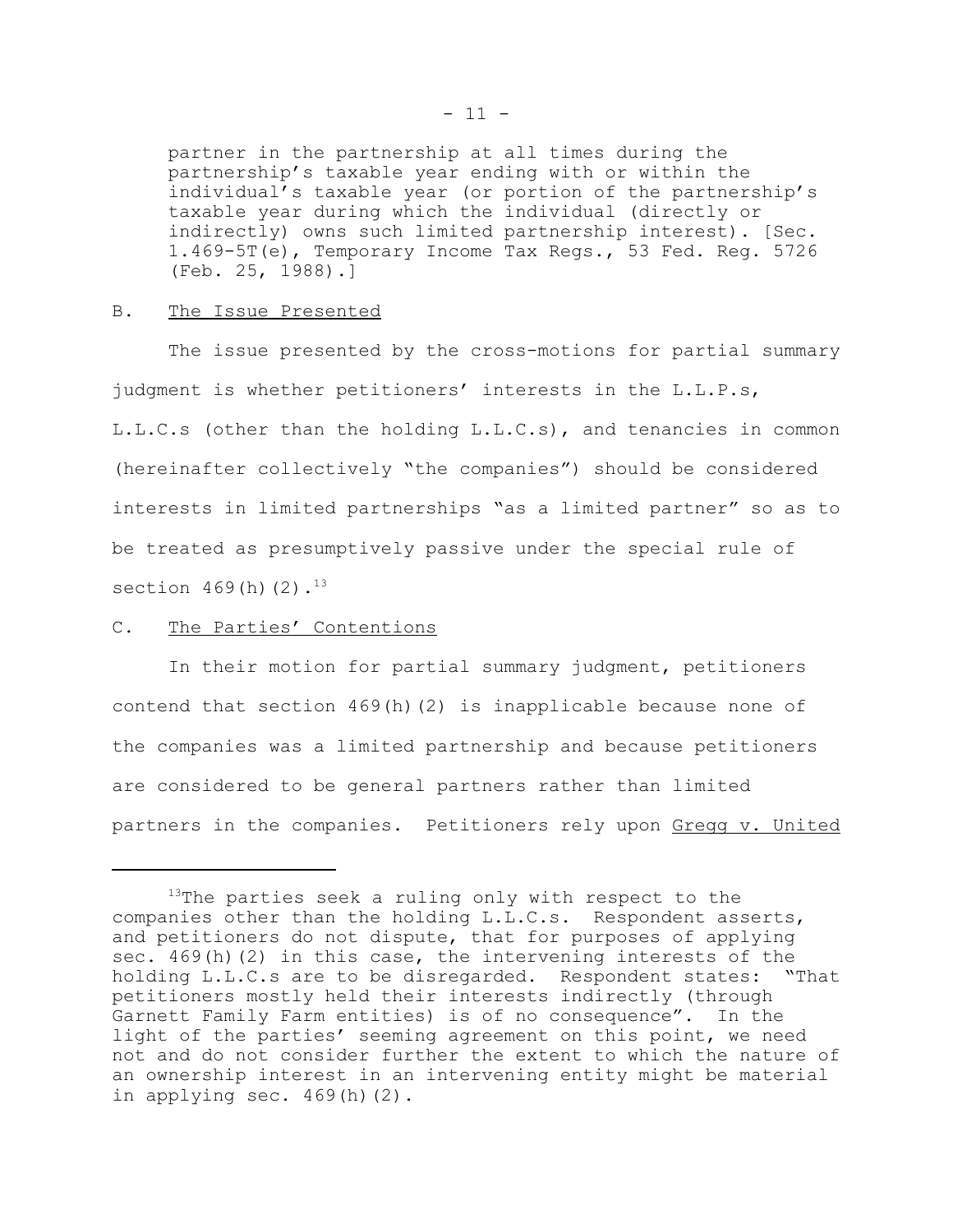States, 186 F. Supp. 2d 1123 (D. Or. 2000), which held that the special rule of section 469(h)(2) did not apply to a member of an L.L.C. formed under Oregon law.

In his cross-motion for partial summary judgment respondent contends primarily that section 469(h)(2) applies to petitioners' interests in the companies because they meet the definition of a "limited partnership interest" set forth in the temporary regulations. Respondent further contends that petitioners' interests were not "'general partner' interests as that term is commonly used." Respondent contends that Gregg v. United States, supra, was decided incorrectly.

# D. The L.L.P.s and L.L.C.s<sup>14</sup>

We can be certain that when it enacted section  $469(h)(2)$  in 1986, Congress did not have L.L.P.s specifically in mind, since L.L.P.s did not come into existence until 1991. See 1 Bromberg & Ribstein, Partnership, sec. 1.01(b)(5) (1998). Similarly, it is doubtful that Congress had L.L.C.s specifically in mind, since only one State, Wyoming, had an L.L.C. statute in 1986. Id. sec. 1.01(b)(4). The temporary regulations, promulgated in 1988, make no explicit reference to L.L.P.s or L.L.C.s. The question is whether section  $469(h)(2)$  nevertheless applies to them. Because

 $- 12 -$ 

<sup>&</sup>lt;sup>14</sup>Because the treatment of petitioners' interests in the tenancies in common raises special considerations, we consider them separately infra.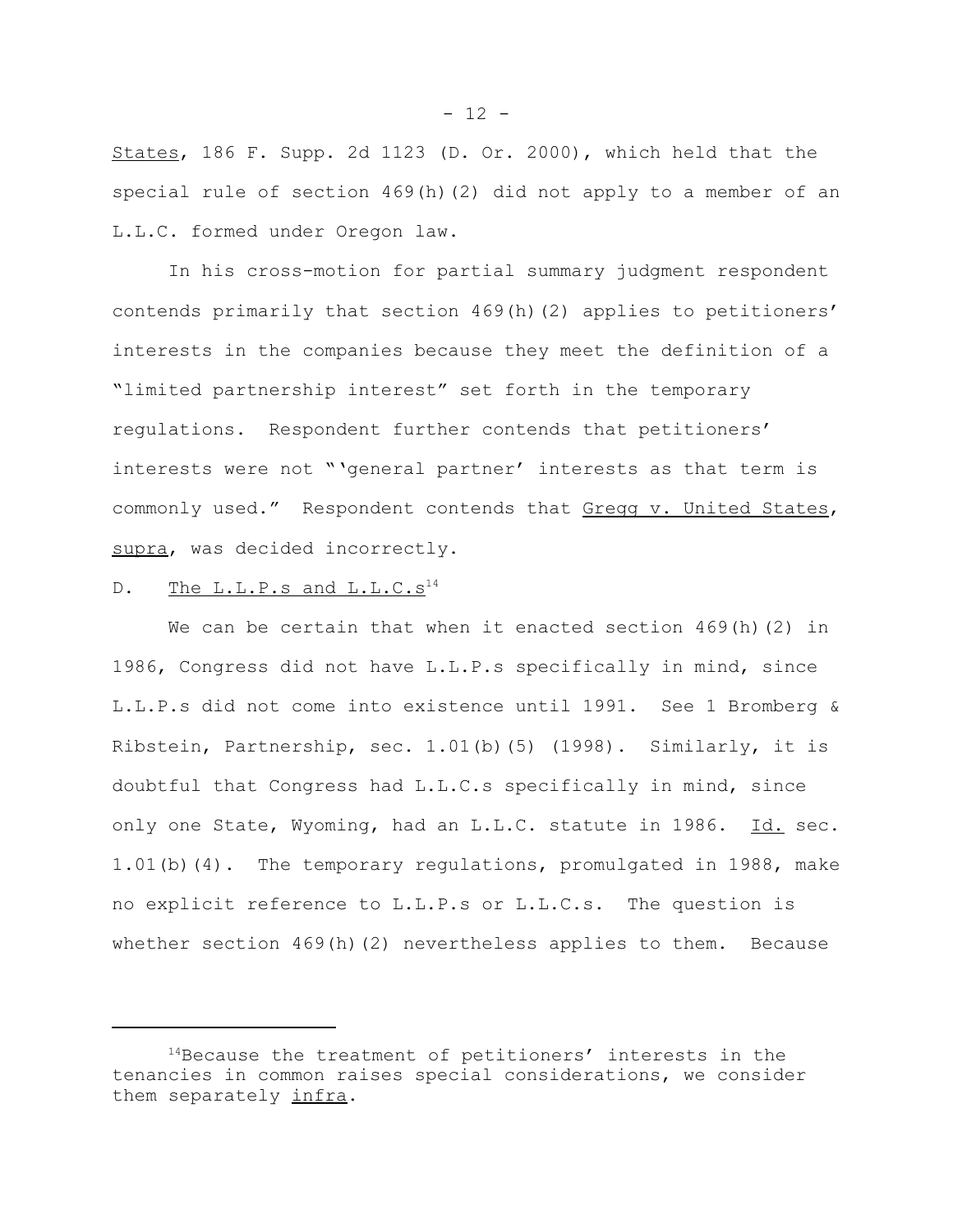our analysis is informed by differences among limited partnerships, L.L.P.s, and L.L.C.s, we start there.

### 1. Background: Limited Partnerships, L.L.P.s, and L.L.C.s

Limited partnerships have two classes of partners, general and limited.<sup>15</sup> See Iowa Code Ann. sec.  $488.102(10)$ ,  $(12)$  (West 1999); 1 Bromberg & Ribstein, supra sec. 1.01(b)(3). "General partners typically have management power and personal liability while limited partners lack management powers and enjoy immunity from liability for debts of the partnership." 1 Bromberg & Ribstein,  $\frac{\text{supra}}{\text{sec. 1.01(b)(3)}}$ . Limited partners are typically "passive investors". Id. A fundamental concept of limited partnerships is that a limited partner may lose limited liability by taking part in control of the partnership. See 3 Bromberg & Ribstein, supra sec.  $11.02(c)$ .<sup>16</sup>

An L.L.P. is a general partnership that by making a filing or registration has obtained a form of limited liability for its

<sup>&</sup>lt;sup>15</sup>In Iowa, limited partnerships are formed under the Iowa Uniform Limited Partnership Act or Revised Uniform Limited Partnership Act. See Iowa Code Ann. sec. 487.101 (West 1999). Under Iowa law, the term "limited partner" is generally used only for limited partners in a limited partnership formed under these statutes. Id.

<sup>&</sup>lt;sup>16</sup>The Iowa Uniform Limited Partnership Act, as enacted in 1916, provided that a limited partner who takes part in control loses limited liability. 3 Bromberg & Ribstein, Partnership, sec. 11.02(b) (1998). The Iowa Revised Uniform Limited Partnership Act, in its 1976 enactment and again in its 1985 amendments, softened this rule by reducing the scope of a limited partner's liability for taking part in control. See id. sec. 11.02(c) and (d).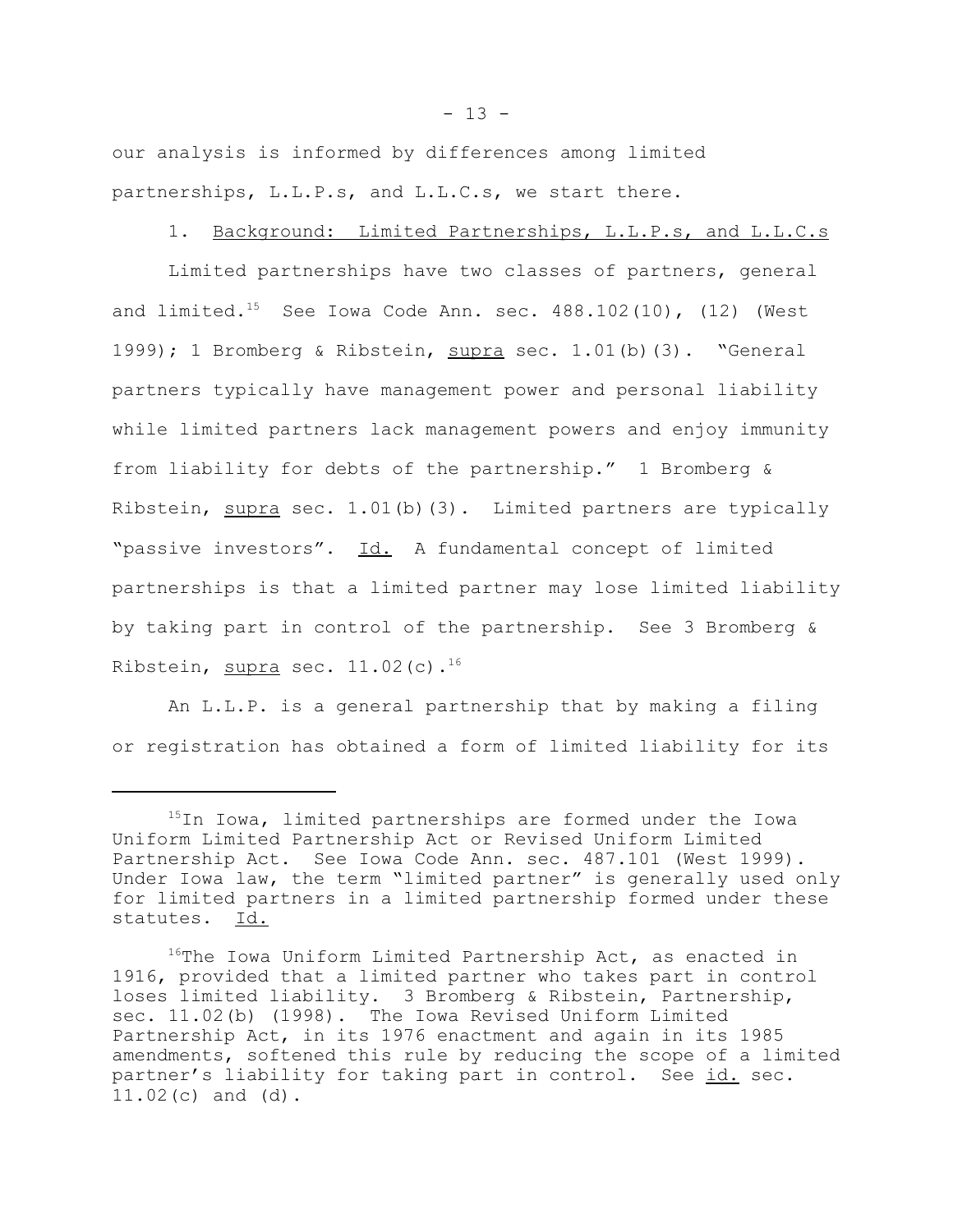general partners.<sup>17</sup> 1 Bromberg & Ribstein, supra sec. 1.01(b)(5). In other respects, an L.L.P. is generally subject to the provisions of the applicable general partnership statute. Id.; see Iowa Code Ann. sec. 486A.201 (West 1999) ('A limited liability partnership continues to be the same entity that existed before the filing of a statement of qualification"). Consequently, members of an L.L.P. are not statutorily restricted from participating in management. See Iowa Code Ann. secs. 486A.101, 486A.1001 (West 1999).

An L.L.C. is "essentially a hybrid of the corporate and partnership forms of business." 1 Bromberg & Ribstein, supra sec.  $1.01(b)$  (4).<sup>18</sup> L.L.C. members can participate directly in management but have limited liability for the company's debts and liabilities. See generally Iowa Code Ann. ch. 490A (West 1999); 1 Bromberg & Ribstein, supra sec 1.01(b)(4).

Notwithstanding these differences among limited partnerships, L.L.P.s, and L.L.C.s, they are all generally treated for Federal income tax purposes as partnerships. See sec. 761(a). See generally McNamee v. Dept. of the Treasury, 488 F.3d 100 (2d Cir. 2007); Littriello v. United States, 484 F.3d 372 (6th Cir. 2007); Med. Practice Solutions, LLC v.

 $- 14 -$ 

<sup>17</sup>In Iowa, an L.L.P. is formed under the Iowa Uniform Partnership Act. See Iowa Code Ann. sec. 486A.101 (West 1999).

<sup>18</sup> Iowa Code Ann. sec. 490A.102 (West 1999) defines an L.L.C. as an "unincorporated association having one or more members, and organized under or subject to this chapter."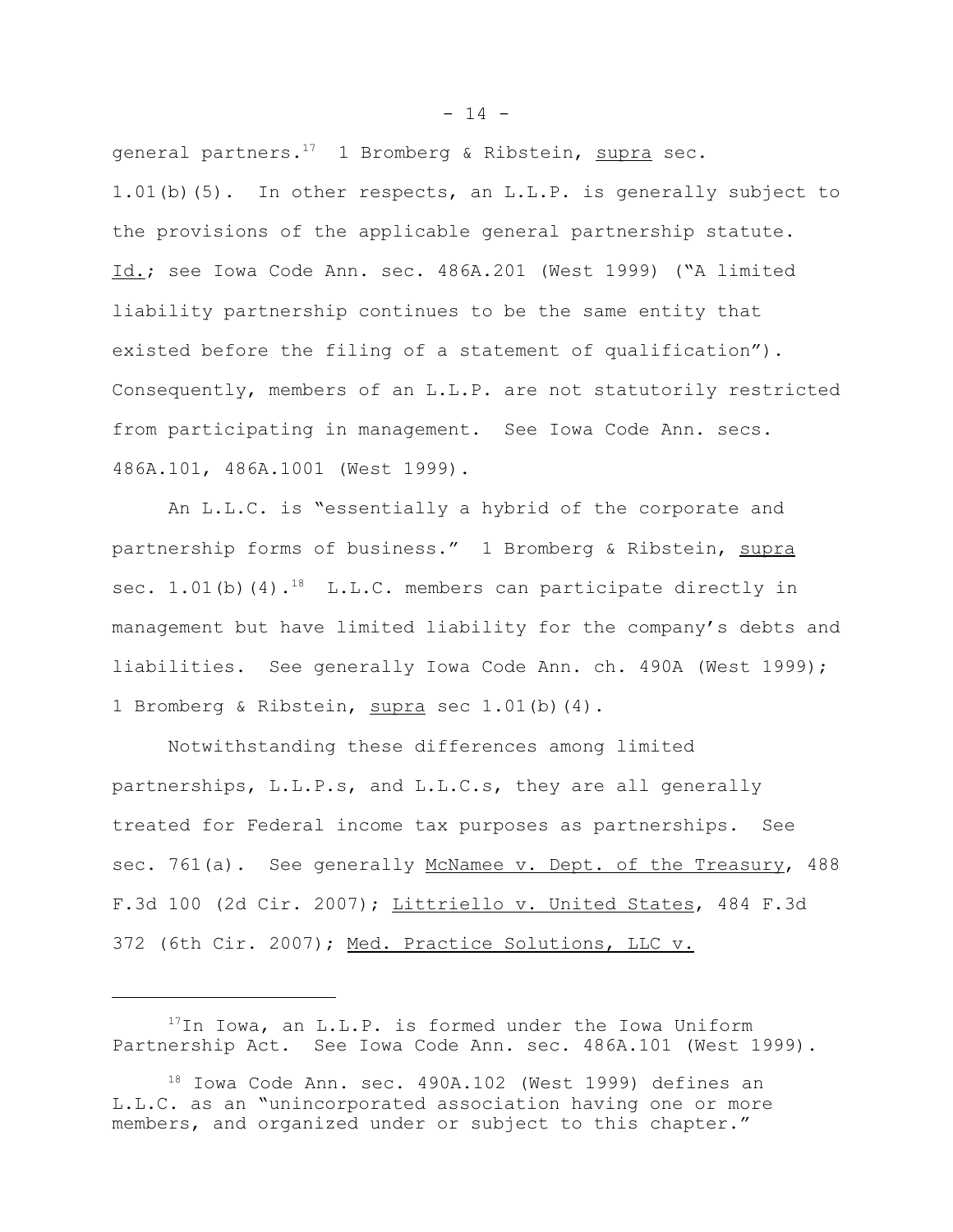Commissioner, 132 T.C. \_ (2009); sec. 1.761-1, Income Tax Regs.; sec. 301.7701-2(c)(1) Proced. & Admin. Regs. Under the so-called check-the-box regulations, certain eligible business entities, including many domestic L.L.C.s and L.L.P.s, can elect to be treated as corporations. Sec.  $301.7701-3(b)(1)(i)$ , Proced. & Admin. Regs. Such an election is effective for Federal tax purposes, including application of the rules in sec. 469. Sec. 301.7701-3(a), Proced. & Admin. Regs. Insofar as the record reveals, none of the companies involved herein elected to be treated as a corporation pursuant to these regulations.

# 2. L.L.P. and L.L.C. Interests as "Limited Partnership Interests" Under the Temporary Regulations

Acknowledging that differences exist among limited partnerships, L.L.P.s, and L.L.C.s, respondent contends that under the temporary regulations the differences are "irrelevant". Respondent contends that the "sole relevant consideration" is that petitioners enjoyed limited liability with respect to their ownership interests. Because of this limited liability, respondent contends, each L.L.P. and L.L.C. interest in question is a "limited partnership interest" under the temporary regulations. See sec.  $1.469-5T(e)(3)(i)$ , Temporary Income Tax Regs., supra. According to respondent, this ends the matter. Respondent's contentions, however, overlook the fact that the operative condition for applying section 469(h)(2) is not simply that there be an "interest in a limited partnership" but an

 $- 15 -$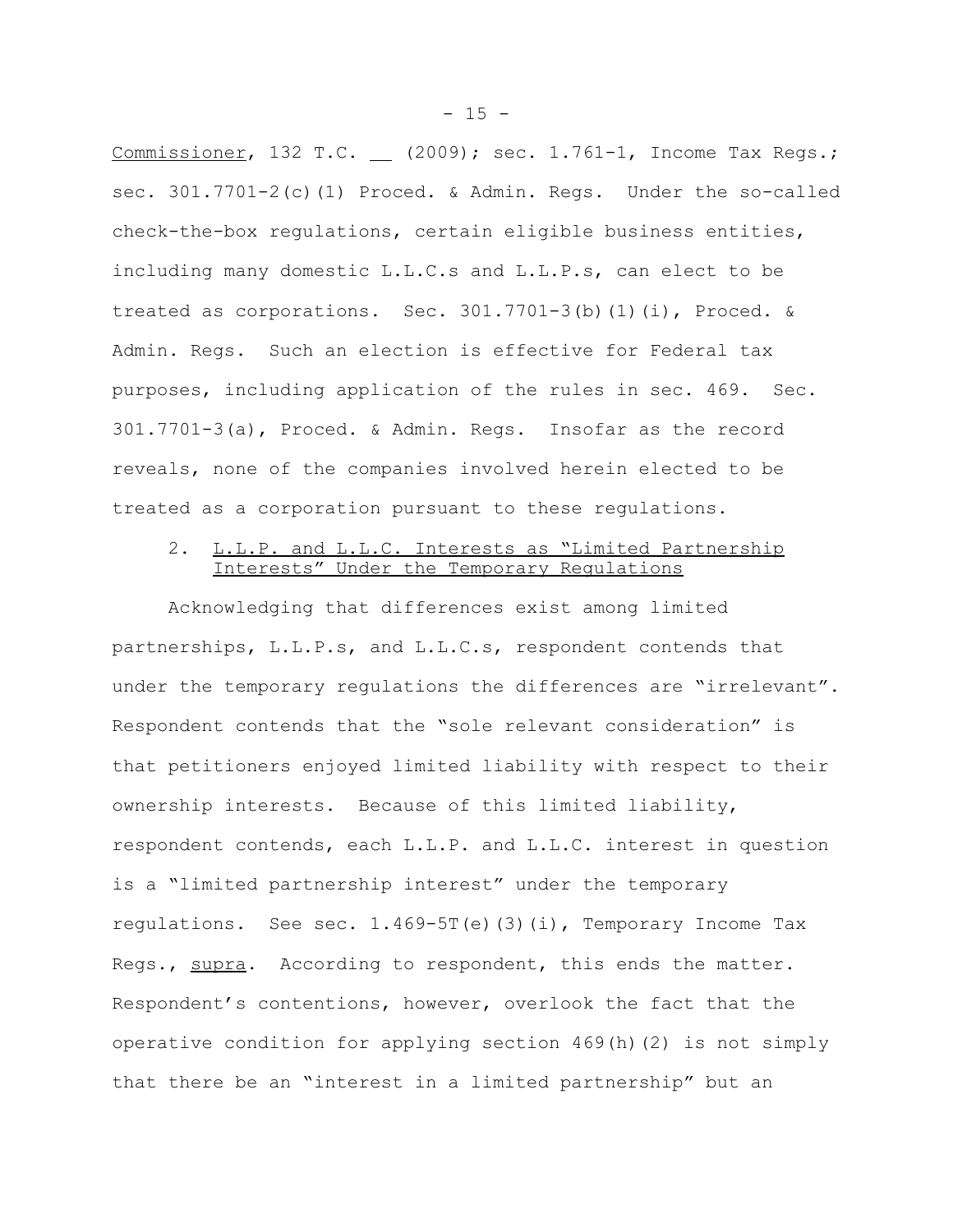"interest in a limited partnership as a limited partner". Sec. 469(h)(2) (emphasis added).

The Code and regulations provide no general definition of "limited partner".<sup>19</sup> Petitioners suggest we should interpret the term literally to mean nothing more nor less than a limited partner in an entity that is classified as a limited partnership under applicable State law. Under such a literal reading, they suggest, a member of an L.L.P. or an L.L.C. could not be a "limited partner" because neither an L.L.P. nor an L.L.C. is, strictly speaking, a limited partnership.

We are not convinced, however, that such a narrow construction is appropriate. Although not free of ambiguity, the legislative history suggests that Congress contemplated that the Secretary would have regulatory authority to treat "substantially equivalent entities" as limited partnerships for purposes of section 469(h)(2).<sup>20</sup> S. Rept. 99-313, at 732 (1986), 1986-3 C.B.

<sup>19</sup>Certain proposed regulations define "limited partner" "Solely for purposes of section 1402(a)(13)" and the regulations thereunder, dealing with self-employment tax. Sec. 1.1402(a)- 2(h), Proposed Income Tax Regs., 62 Fed. Reg. 1704 (Jan. 13, 1997). These proposed regulations do not expressly address the treatment of an L.L.P. or L.L.C. member.

 $20$ As petitioners point out, this quoted Senate report phrase occurs in explaining the introductory language of sec. 469(h)(2) ("Except as provided in regulations") which authorizes regulatory exceptions to the general rule of sec. 469(h)(2) that treat certain interests in limited partnerships as presumptively passive. Petitioners suggest that Congress never intended the Secretary's authority to be used to expand the reach of sec. 469(h)(2) to entities other than limited partnerships. The (continued...)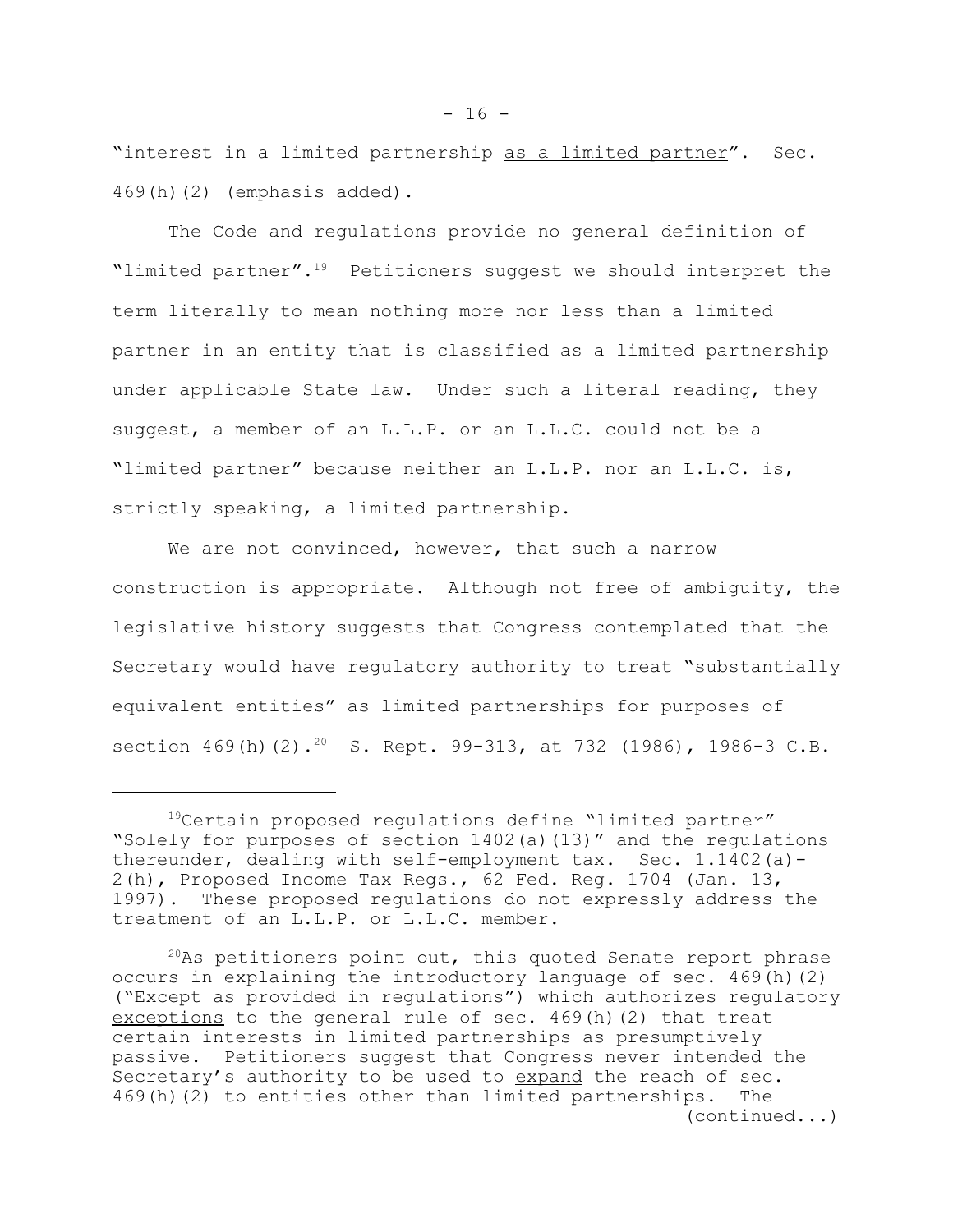(Vol. 3) 1, 732. As a corollary, it would appear that Congress also contemplated that at least some ownership interests in such "substantially equivalent entities" might be treated as interests held by limited partners.

At first glance, it might seem the temporary regulations accomplish this result with respect to an ownership interest in an L.L.P. or an L.L.C., insofar as section  $1.469-5T(e)$  (3)(i), Temporary Income Tax Regs., supra, would appear to treat such an

 $20$  (...continued) Senate report states in relevant part:

> Under the bill, the Secretary of the Treasury is empowered to provide through regulations that limited partnership interests in certain circumstances will not be treated (other than through the application of the general facts and circumstances test regarding material participation) as interests in passive activities. \* \* \*

\* \* \* The exercise of such authority might also be appropriate where taxpayers sought to avoid limited partnership status with respect to substantially equivalent entities.

[S. Rept. 99-313, at 731-732 (1986), 1986-3 C.B. (Vol. 3) 1, 731-732; emphasis added.]

It is unclear whether the Senate report, as drafted, makes the point for which it was intended. Suspicions are heightened by the fact that in the General Explanation of the Tax Reform Act of 1986 at 236 (J. Comm. Print 1987) (published several months after the enactment of the 1986 Tax Reform Act), the staff of the Joint Committee on Taxation reproduced the quoted sentences almost verbatim but changed the words "such authority" to the arguably less restrictive "regulatory authority". More pertinently, the context of the sentences in question, addressing concerns about abusive efforts to "avoid" limited partnership status, seems to support a broader reading than petitioners favor.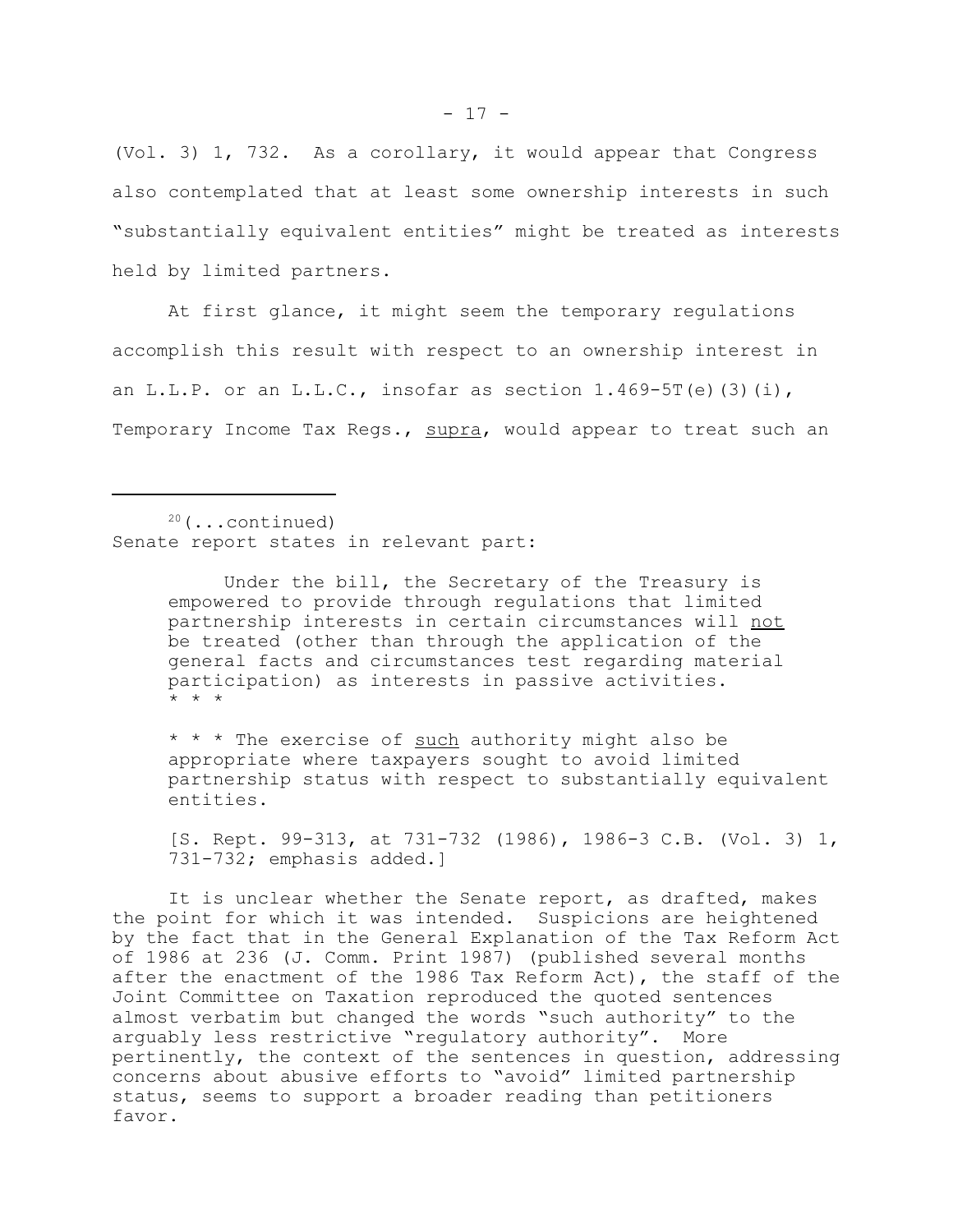interest as a "limited partnership interest". If the general partner exception applies, however, then the ownership interest "shall not be treated as a limited partnership interest". Sec. 1.469-5T(e)(3)(ii), Temporary Income Tax Regs.,  $\frac{\text{supra}}{\text{the}}$  (the general partner exception). The question, then, is whether the general partner exception applies.

#### 3. The General Partner Exception

As indicated by its caption, "Limited partner holding general partner interest", the general partner exception clearly applies to situations where a partner in a State law limited partnership possesses dual limited and general partnership interests. Sec.  $1.469 - 5T(e)(3)(ii)$ , Temporary Income Tax Regs., supra. By its terms, however, the general partner exception is not expressly confined to such a situation, and respondent makes no argument that it should be so confined.<sup>21</sup> In particular, respondent does not contend that the general partner exception is

 $21$ As a practical matter, it would not appear that the general partner exception would be of much consequence as applied to a State law limited partnership in which the general partner does not also hold a limited partner interest. Because a general partner interest would appear unlikely to be characterized as a "limited partnership interest" under sec. 1.469-5T(e)(3)(i), Temporary Income Tax Regs., 53 Fed. Reg. 5726 (Feb. 25, 1988), the general partner exception would appear generally unnecessary if the general partner did not also possess a limited partner interest. If we seek, however, to apply the temporary regulations to an entity like an L.L.P. or an L.L.C. which has a single type of ownership interest that does not correspond squarely to either a limited partner interest or a general partner interest but instead reflects aspects of each, the general partner exception takes on heightened significance.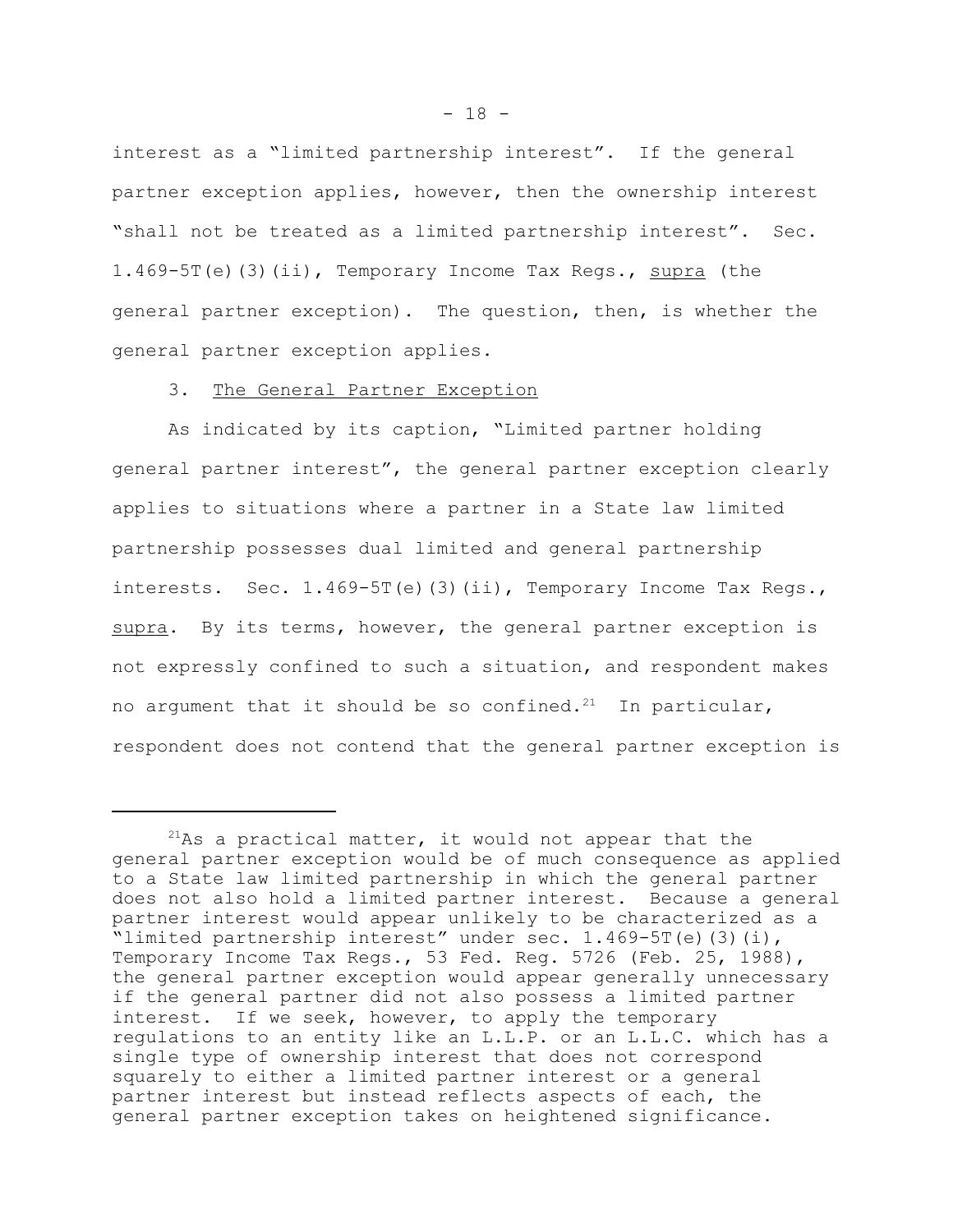categorically unavailable to members of L.L.P.s or L.L.C.s. Rather, respondent appears to suggest that the availability of the general partner exception depends upon the extent of authority and control that the L.L.P. or L.L.C. member enjoys.

The temporary regulations do not define the term "general partner". Nor is a general definition of "general partner" found in the Code or elsewhere in the regulations.<sup>22</sup> Citing  $Giles$  v. Vette, 263 U.S. 553, 560 (1924), respondent contends that in common usage the term general partner means one who has "authority, actual or apparent, to act for and bind the copartnership."23

<sup>23</sup>We are not persuaded that  $Giles$  v. Vette, 263 U.S. 553, 560 (1924), provides the all-purpose definition of "general partner" which respondent claims to discover there. The holding in Giles was that would-be limited partners in a failed limited partnership were not liable as general partners under the Uniform (General) Partnership Act then in effect in Illinois because the facts and circumstances indicated they did not intend to become general partners. The Court in Giles was less concerned with the definition of a general partner than with the existence of a partnership. That is not the concern presented here. To the (continued...)

 $22$ The term "general partner" is used multiple times in the Code and the regulations but without a general definition. In certain contexts the term refers specifically to a general partner in a limited partnership. See, e.g., sec. 2701(b)(2)(B)(ii); sec. 1.280G-1,  $Q&A-7(e)$ , Example (3), Proposed Income Tax Regs.; sec.  $1.368-2$  (m)  $(5)$ , Example  $(8)$ , Proposed Income Tax Regs., 69 Fed. Reg. 49840 (Aug. 12, 2004). More commonly, however, "general partner" seems to refer more broadly to any partner (whether or not in a limited partnership) other than a limited partner. See, e.g., secs.  $465(c)$  (7)(D)(ii)(I), 736(b)(3)(B), 988(c)(1)(E)(v), 6231(a)(7); secs. 1.42-2(d)(3)(i), 1.904-4(e)(3)(iv), Example (4), Income Tax Regs.; secs.  $1.367(a)$ -1T(c)(3)(i)(A),  $1.367(a) - 2T(c)$ (2)(ii), Temporary Income Tax Regs., 51 Fed. Reg. 17940, 17943 (May 15, 1986).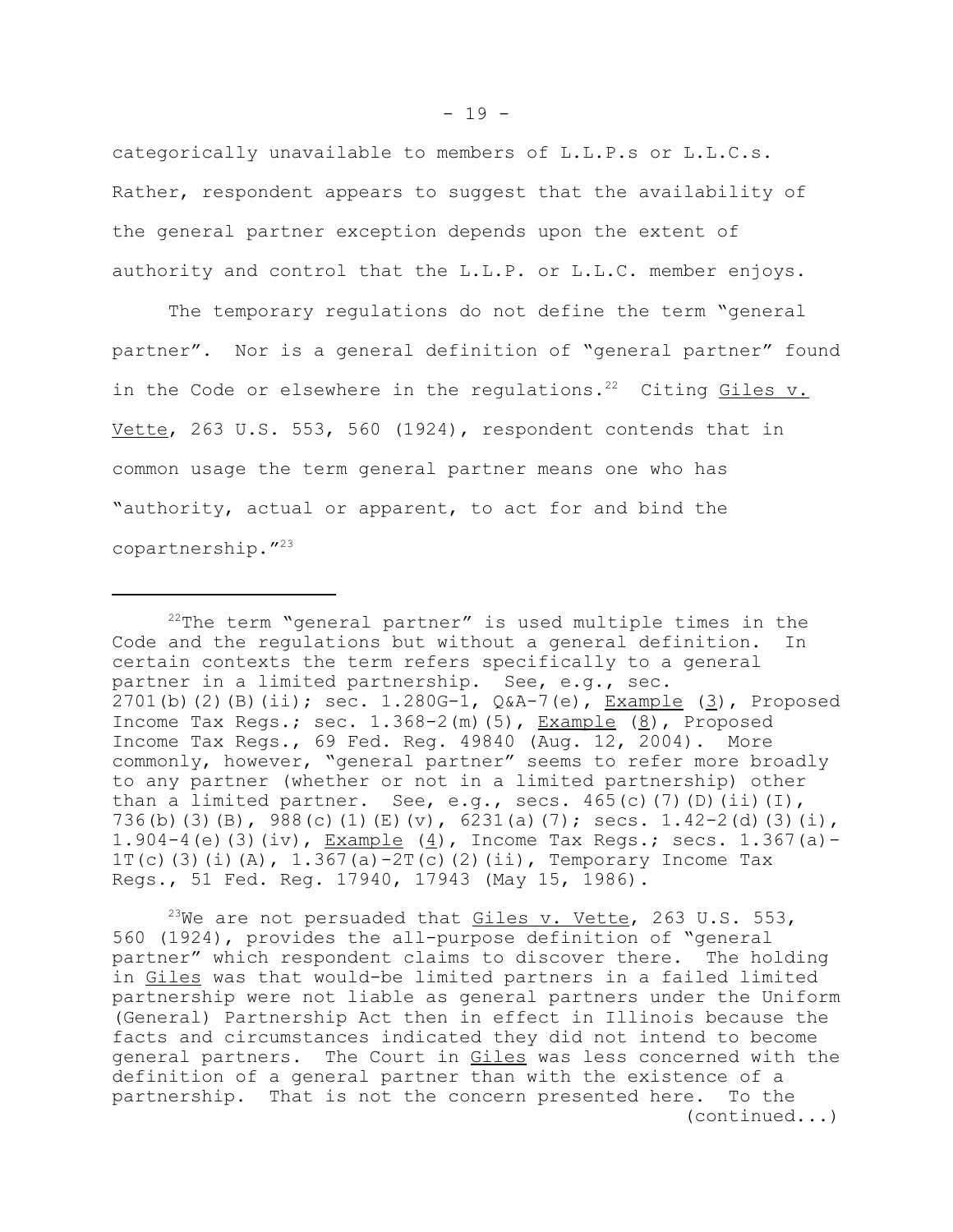Petitioners contend and respondent does not dispute that under Iowa law they were not precluded from actively participating in the management and operations of the L.L.P.s and L.L.C.s. Nor does respondent dispute that petitioners were given at least some role to play in the management of the L.L.P.s and L.L.C.s. Respondent contends, however, that these circumstances do not suffice to classify petitioners as general partners because: "The partnership agreements here did not give petitioners the authority to take action on behalf of the partnerships as a general partner would (nor did petitioners function like they were general partners). "24

Consequently, in determining the applicability of section 469(h)(2), respondent suggests that we should make threshold factual inquiries into the nature and extent of petitioners' authority to act on behalf of the L.L.P.s and the L.L.C.s. These threshold factual inquiries, however, seem closely akin to factual inquiries appropriately made under the general tests for material participation. To import them into the per se rule of

 $23$  (...continued)

contrary, respondent's arguments for applying sec. 469(h)(2) presuppose that the L.L.P.s and the L.L.C.s are to be treated as partnerships and that petitioners are to be treated as partners for Federal income tax purposes.

 $24$ If we were to agree with respondent's test for applying the general partner exception, which we do not, we would conclude that there are genuine issues of material fact as to the nature and extent of petitioners' authority and involvement with the L.L.P.s and the L.L.C.s.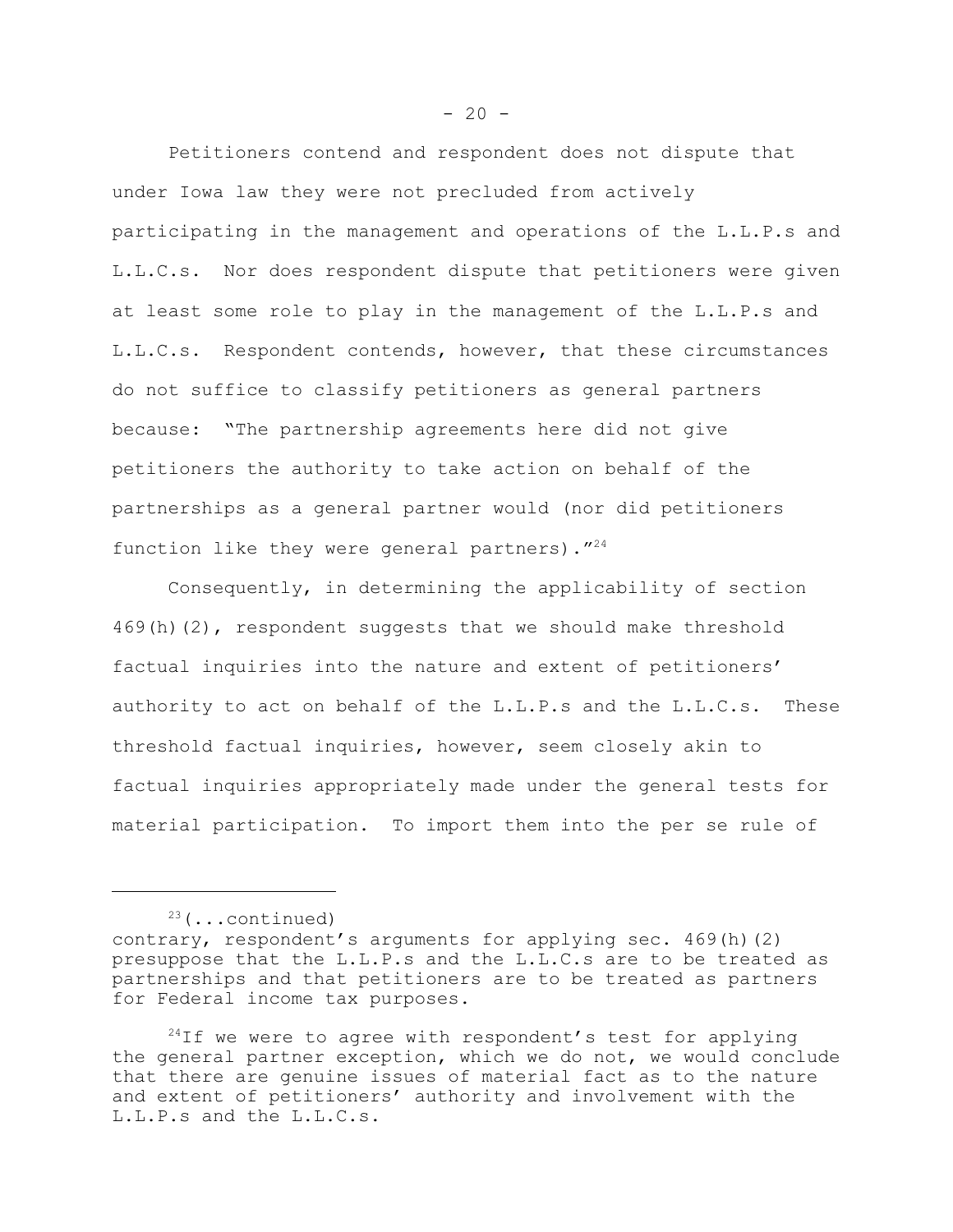section  $469(h)(2)$  would tend, we believe, to blur that special rule and the general rules for material participation in a manner that is at odds with the statutory framework and legislative intent.

The legislative history sets forth "special considerations" that pertained in treating limited partnership interests as presumptively passive under section 469(h)(2): "since a limited partner generally is precluded from participating in the partnership's business if he is to retain his limited liability status, the committee believes it should not be necessary to examine general facts and circumstances regarding material participation in this context." S. Rept. 99-313, supra at 720, 1986-3 C.B. (Vol. 3) at 720. Similarly, the legislative history states: "In general, under relevant State laws, a limited partnership interest is characterized by limited liability, and in order to maintain limited liability status, a limited partner, as such, cannot be active in the partnership's business." Id. at 731, 1986-3 C.B. (Vol. 3) at 731.

Thus, while limited liability was one characteristic of limited partners that Congress considered in the enactment of section  $469(h)(2)$ , it clearly was not, as respondent suggests, the sole or even determinative consideration. To the contrary, the more direct and germane consideration was the legislative belief that statutory constraints on a limited partner's ability

 $- 21 -$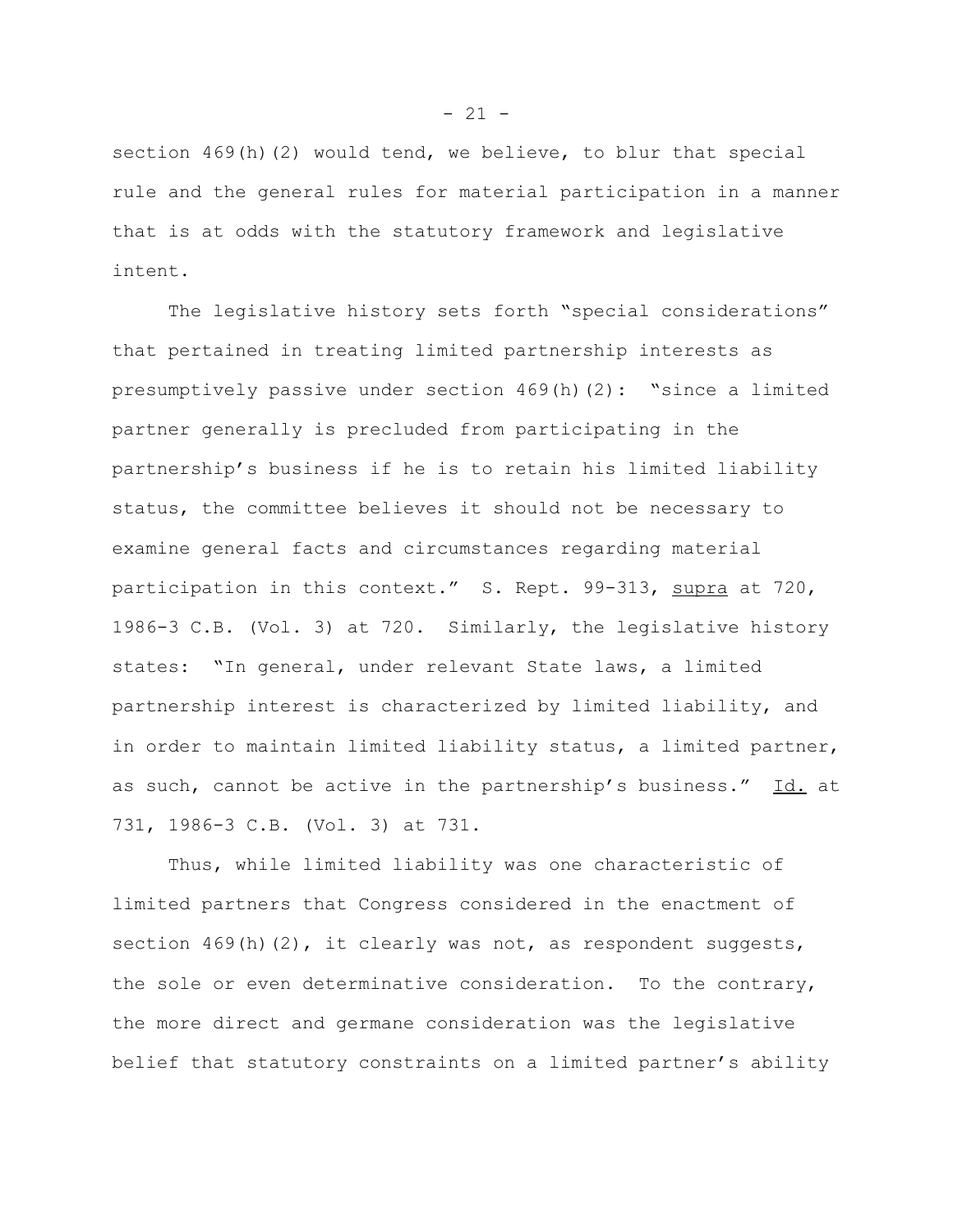to participate in the partnership's business justified a presumption that a limited partner generally does not materially participate and made further factual inquiry into the matter unnecessary.

We do not believe that this rationale properly extends to interests in L.L.P.s and L.L.C.s. As previously discussed, members of L.L.P.s and L.L.C.s, unlike limited partners in State law limited partnerships, are not barred by State law from materially participating in the entities' business. Accordingly, it cannot be presumed that they do not materially participate. Rather, it is necessary to examine the facts and circumstances to ascertain the nature and extent of their participation. That factual inquiry is appropriately made, we believe, pursuant to the general tests for material participation under section 469 and the regulations thereunder. We anticipate that this examination will occur in subsequent phases of this proceeding.

Accordingly, with appropriate regard for the legislative purpose of section  $469(h)(2)$ , we conclude that petitioners held their ownership interests in the L.L.P.s and the L.L.C.s as "general partners" within the meaning of the temporary regulations. In doing so, we recognize that petitioners' status in these entities differs significantly from the status of general partners in State law limited partnerships, but we also recognize that their status differs significantly from that of

 $- 22 -$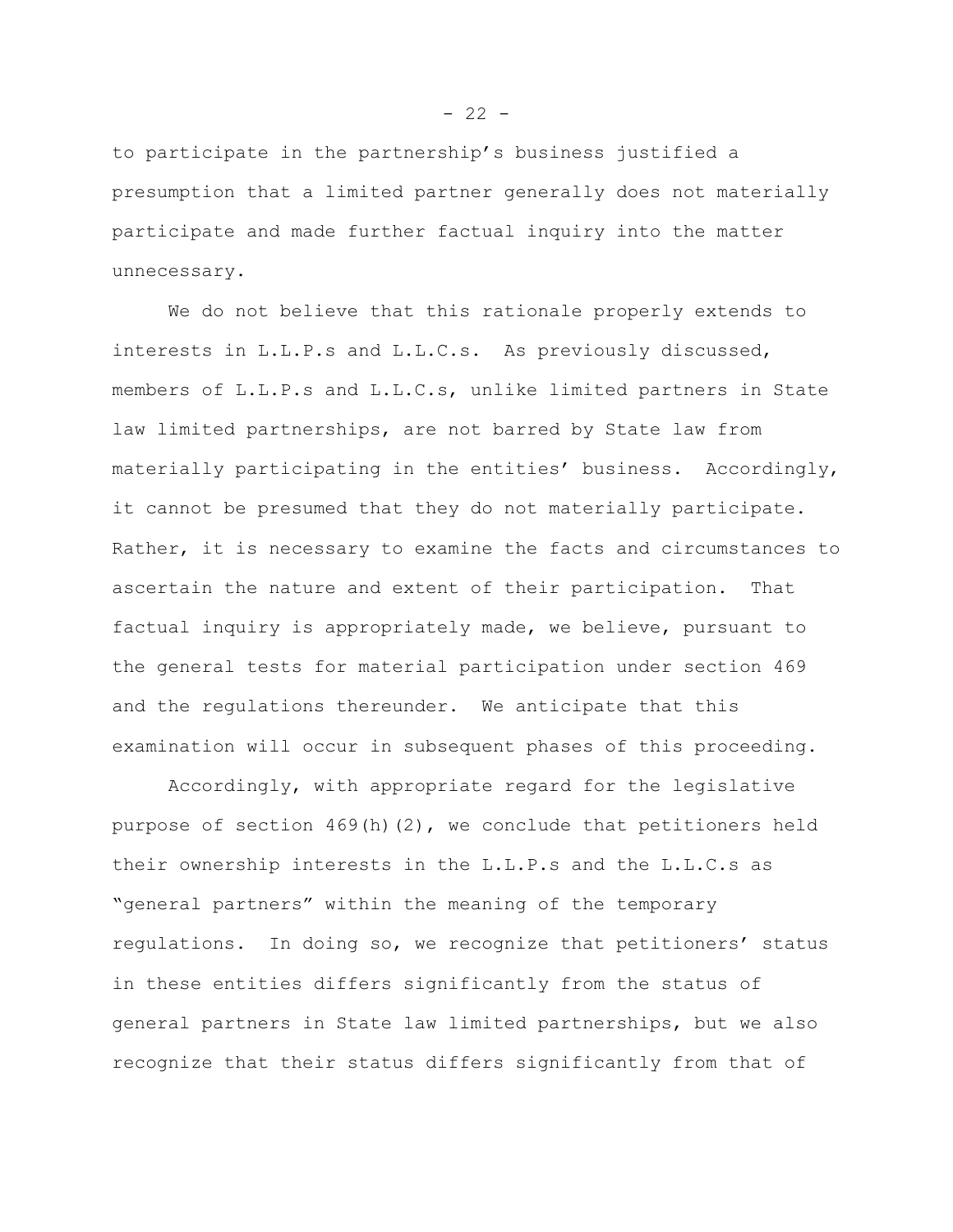limited partners in State law limited partnerships. The need to pigeonhole the ownership interests as either general partner interests or limited partner interests arises in the first instance from the fiction of treating an L.L.P. or an L.L.C. as a "limited partnership" under section 1.469-5T(e)(3)(i), Temporary Income Tax Regs., supra. Inasmuch as classifying an L.L.P. or L.L.C. interest as a limited partnership interest entails a departure from conventional concepts of limited partnerships, it similarly entails, we believe, a departure from conventional concepts of general partners and limited partners. In the final analysis, and absent explicit regulatory provision, we conclude that the legislative purposes of the special rule of section 469(h)(2) are more nearly served by treating L.L.P. and L.L.C. members as general partners for this purpose. See Gregg v. United States, 186 F. Supp. 2d 1123 (D. Or. 2000) (holding that section 469(h)(2) did not apply to Oregon L.L.C. members).

## 4. Conclusion

We conclude and hold that petitioners' ownership interests in the L.L.P.s and the L.L.C.s are excepted from classification as "limited partnership interests" under the temporary regulations by operation of the general partner exception. Accordingly, petitioners' ownership interests in the L.L.P.s and the L.L.C.s are not subject to the special rule of section 469(h)(2). In reaching this result, we emphasize that we do not

 $- 23 -$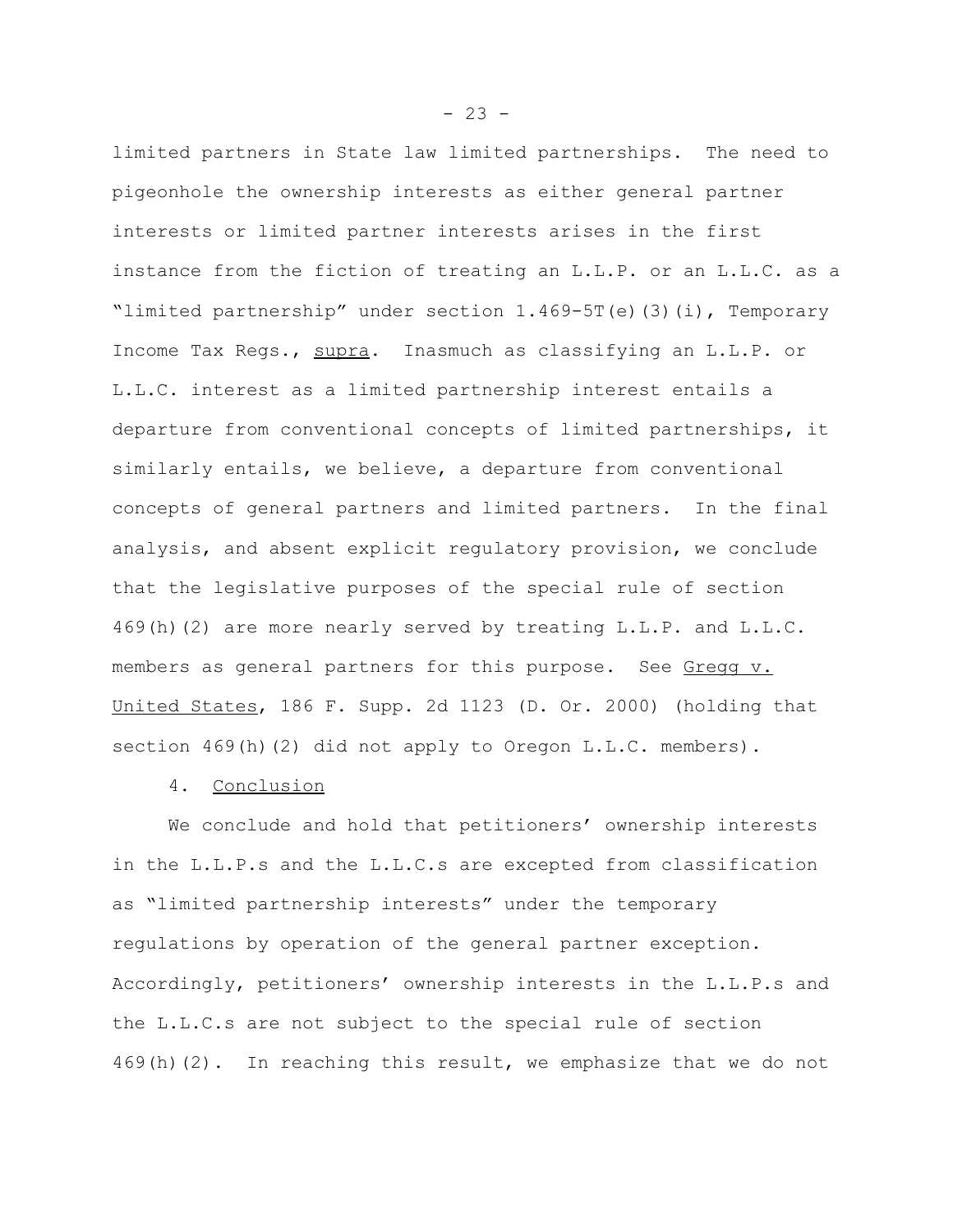invalidate the temporary regulations in any respect but simply decline to fill any gap therein to reflect respondent's litigating position in this case. See Gen. Dynamics Corp. & Subs. v. Commissioner, 108 T.C. 107, 120-121 (1997) ("Respondent's litigating position is not afforded any more deference than that of petitioners.  $* * *$  That is especially so here, where respondent did not publish her position prior to this controversy.").

## E. The Tenancies in Common

As previously indicated, respondent has not disputed petitioners' assertion that GRD I and GRD II were tenancies in common, as characterized on their Forms 1065. Nor does respondent expressly argue for any other characterization of these entities. We treat respondent as having conceded that GRD I and GRD II were tenancies in common.<sup>25</sup>

In his cross-motion for partial summary judgment, respondent makes no express argument (apart from his arguments regarding L.L.P.s and L.L.C.s) for treating an interest in a tenancy in common as an interest in a limited partnership pursuant to

<sup>&</sup>lt;sup>25</sup>The parties apparently agree that the tenancies in common should be recognized as separate business entities. Cf. sec. 301.7701-1(a)(2), Proced. & Admin. Regs. ("mere co-ownership of property that is maintained, kept in repair, and rented or leased does not constitute a separate entity for federal tax purposes"; by contrast, a joint venture may create a separate entity where the co-owners "carry on a trade, business, financial operation, or venture and divide the profits therefrom.")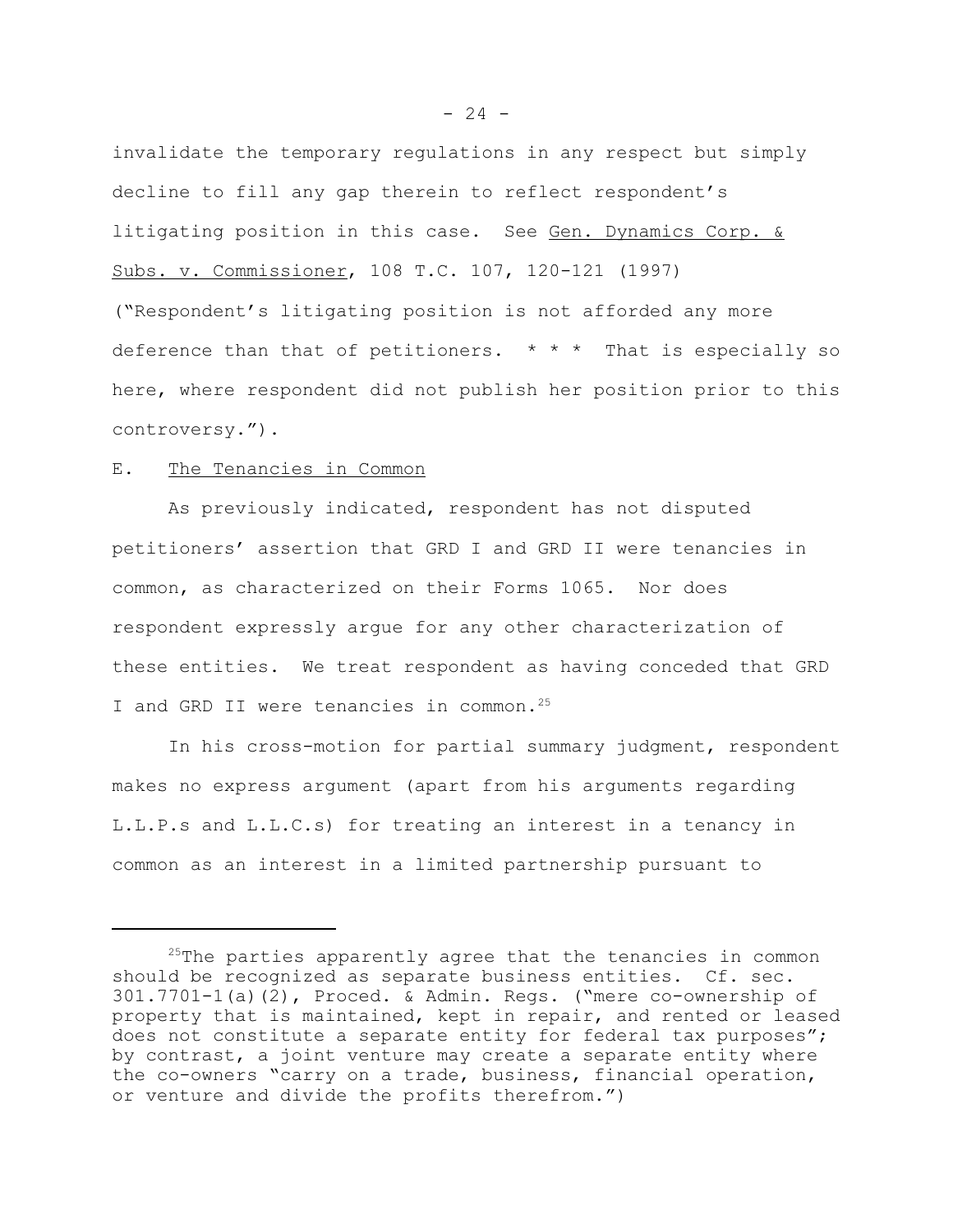section  $469(h)(2)$  and the regulations thereunder.<sup>26</sup> In particular, respondent has not asserted and the record does not suggest that these interests were designated limited partnership interests, as provided in section  $1.469 - 5T(e)$  (3)(i)(A), Temporary Income Tax Regs., supra. Nor has respondent expressly argued that petitioners' liability with respect to either of these interests was limited to a determinable, fixed amount within the meaning of section  $1.469-5T(e)$  (3)(i)(B), Temporary Income Tax Regs.,  $\text{supra.}^{27}$  We conclude and hold that petitioners' interests in GRD I and GRD II are not interests in limited partnerships within the meaning of section 469(h)(2). Perforce it follows that petitioners did not hold their interests in the joint tenancies as "limited partners".

# F. Alleged Reporting Inconsistencies

Respondent observes that with one exception, the Schedules K-1 that the companies issued to petitioners or the relevant

 $^{26}$ In his cross-motion for partial summary judgment, respondent reserves as an additional basis for disallowing petitioners' losses from GRD I and GRD II, and possibly other entities, that their activities were per se passive rental activities pursuant to sec.  $469(c)(2)$ . With regard to this issue, there are genuine issues of material fact. This issue is not within the scope of the parties' cross-motions for partial summary judgment, and we do not consider it further herein.

 $27$ Respondent has not argued that petitioners enjoyed limited liability with respect to their interests in the tenancies in common by virtue of the fact that they held the interests indirectly through a holding L.L.C.. To the contrary, as previously noted, respondent contends that it is of "no consequence" that petitioners held interests indirectly through the holding L.L.C.s.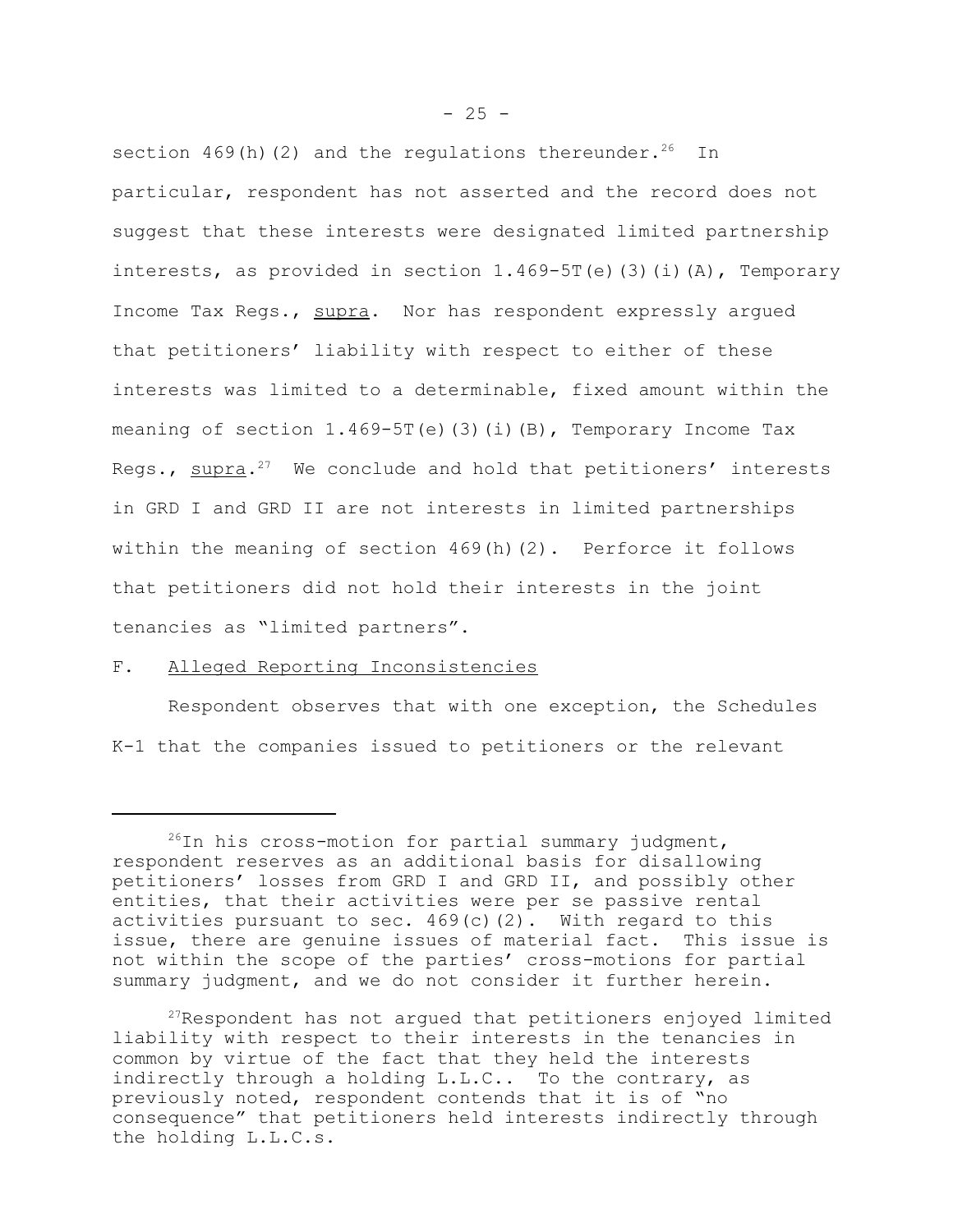holding L.L.C. described the interests as something other than that of a "general partner".<sup>28</sup> In particular, the Schedules K-1 for the subject L.L.P.s and for one of the tenancies in common (GFF II) described each interest as that of a "limited partner"; the Schedules K-1 for the two L.L.C.s that were not holding L.L.C.s described each interest as that of a "limited liability company member." Respondent contends that petitioners obtained a tax benefit by failing to designate their interests as "general partner" interests, in that they thereby avoided self-employment tax pursuant to section  $1402(a)(13)$ , which excludes from selfemployment earnings certain distributive shares of a "limited partner".

Petitioners contend that they or the holding L.L.C.s were listed as "limited partners" on the L.L.P.s' Schedules K-1 only because Schedule K-1 does not list "limited liability partner" as one of the check-the-box options.<sup>29</sup>

With respect to the L.L.C.s' Schedules K-1, we see no irregularity or inconsistency in the interests' being listed as those of a "limited liability company member." In any event, respondent concedes that the manner in which the Schedules K-1

 $28$ One of the tenancies in common, GRD I, described the holding L.L.C.'s (GFF I's) interest as "general partner".

<sup>&</sup>lt;sup>29</sup>Petitioners have not expressly offered an explanation as to why GFF I identified the holding L.L.C.'s interest as "general partner" while GFF II identified the holding L.L.C.'s interest as "limited partner".